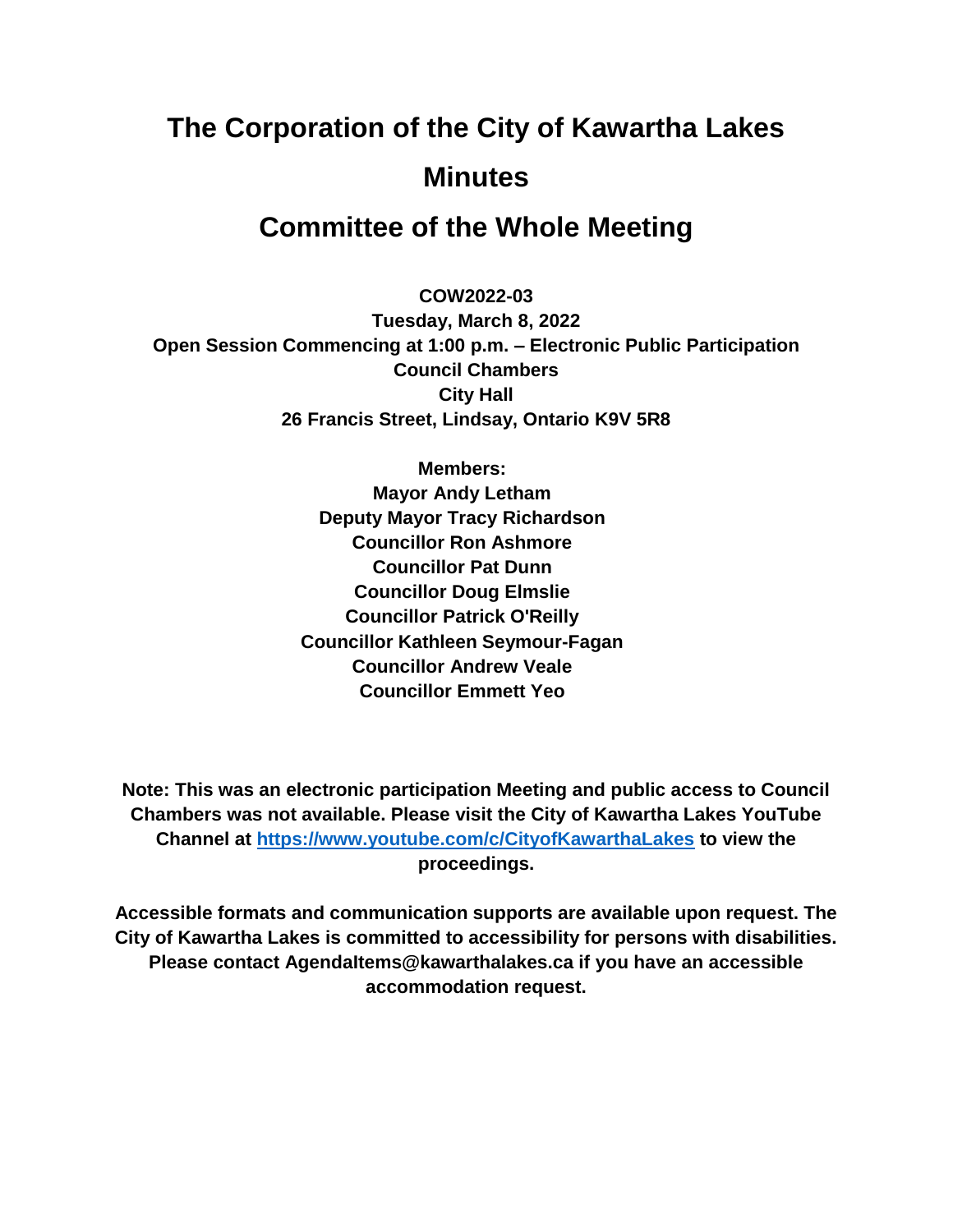# **1. Call to Order**

Mayor Letham called the Meeting to order at 1:00 p.m. Deputy Mayor T. Richardson and Councillors R. Ashmore, P. Dunn, D. Elmslie, P. O'Reilly and K. Seymour-Fagan were in attendance in Council Chambers.

Councillor E. Yeo was in attendance electronically.

Councillor A. Veale was absent.

CAO R. Taylor, City Clerk C. Ritchie, Deputy Clerk S. O'Connell and Deputy Clerk J. Watts were attendance in Council Chambers.

Directors R. Holy, B. Robinson, C. Shanks, J. Stover, R. Sutherland, City Solicitor R. Carlson, Acting Fire Chief T. Jones, Paramedic Chief R. Mellow, Manager of Realty Services S. Dyer, Manager of Municipal Law Enforcement and Licensing A. Sloan, Accessibility Officer B. Condie, Manager of Economic Development R. Mustard, Economic Development Officer - Community C. Arbour, Economic Development Officer - Heritage Planning E. Turner, Economic Development Officer - Agriculture K. Maloney, Manager of Technical Services M. Farquhar and Executive Assistant for Engineering and Corporate Assets L. Peimann were in attendance electronically.

# **2. Adoption of Agenda**

### **CW2022-042**

**Moved By** Councillor Elmslie **Seconded By** Councillor O'Reilly

**That** the Agenda for the Open Session of the Committee of the Whole of Tuesday, March 8, 2022, be adopted as circulated.

### **Carried**

Deputy Mayor Richardson acknowledged that March 8th is recognized as International Women's Day. This day was created in 1975 by United Nations to honour women of the past, present and future generations who have championed for change in gender equality. Residents were encouraged to recognize the special women in their lives.

Councillor O'Reilly advised that former member of Council John Pollard passed away on February 23rd and condolences were offered to the family and friends of former Councillor Pollard.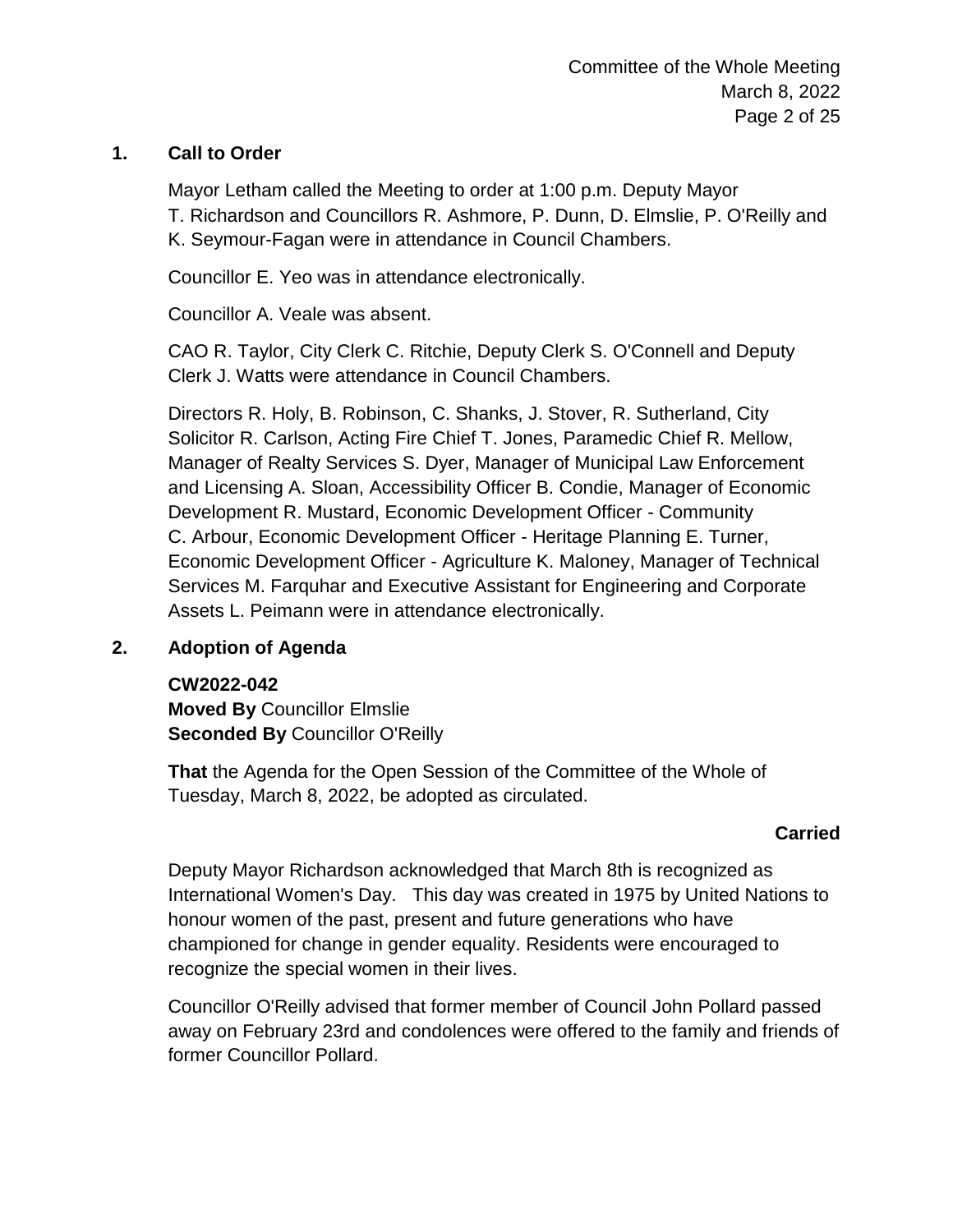Committee of the Whole Meeting March 8, 2022 Page 3 of 25

Mayor Letham asked those in attendance to observe a moment of silence for the for all of the people who have been impacted by the conflict in Ukraine.

#### **3. Disclosure of Pecuniary Interest**

There were no declarations of pecuniary interest disclosed.

#### **4. Deputations**

4.1 COW2022-03.4.1

# **Request to Purchase a Portion of Shoreline Road Allowance Along the Head River (Relating to Item 7.6 on the Agenda)**

Vanjil Ganbaatar

Vanjil Ganbaatar provided an overview of his request to purchase the portion of shoreline road allowance that separates his property from the Head River. Mr. Ganbaatar advised that his request was denied by the Land Management Team. Mr. Ganbaatar asked Council to approve his request to purchase the shoreline road allowance as he would like to improve the area so he can access the Head River.

# **CW2022-043 Moved By** Councillor Dunn **Seconded By** Councillor Yeo

**That** the deputation of Vanjill Ganbaatar, **regarding a Request to purchase a Portion of Shoreline Road Allowance Along the Head River**, be received; and

**That** this recommendation be brought forward to Council for consideration at the next Regular Council Meeting.

# **Carried**

### 4.2 COW2022-03.4.2

# **Encroachment Issue Relating to a Dock Extension in the Hickory Beach Area**

Sandy Medeiros Fatima Barbosa

Sandy Medeiros provided an overview of a dock that is encroaching into the dock area directly in front of 15 Pinewood Avenue. Ms. Medeiros, who spoke on behalf of Fatima Barbosa, advised that docking in the area is managed by the Hickory Beach Dock Owners Association and they haven't been able to resolve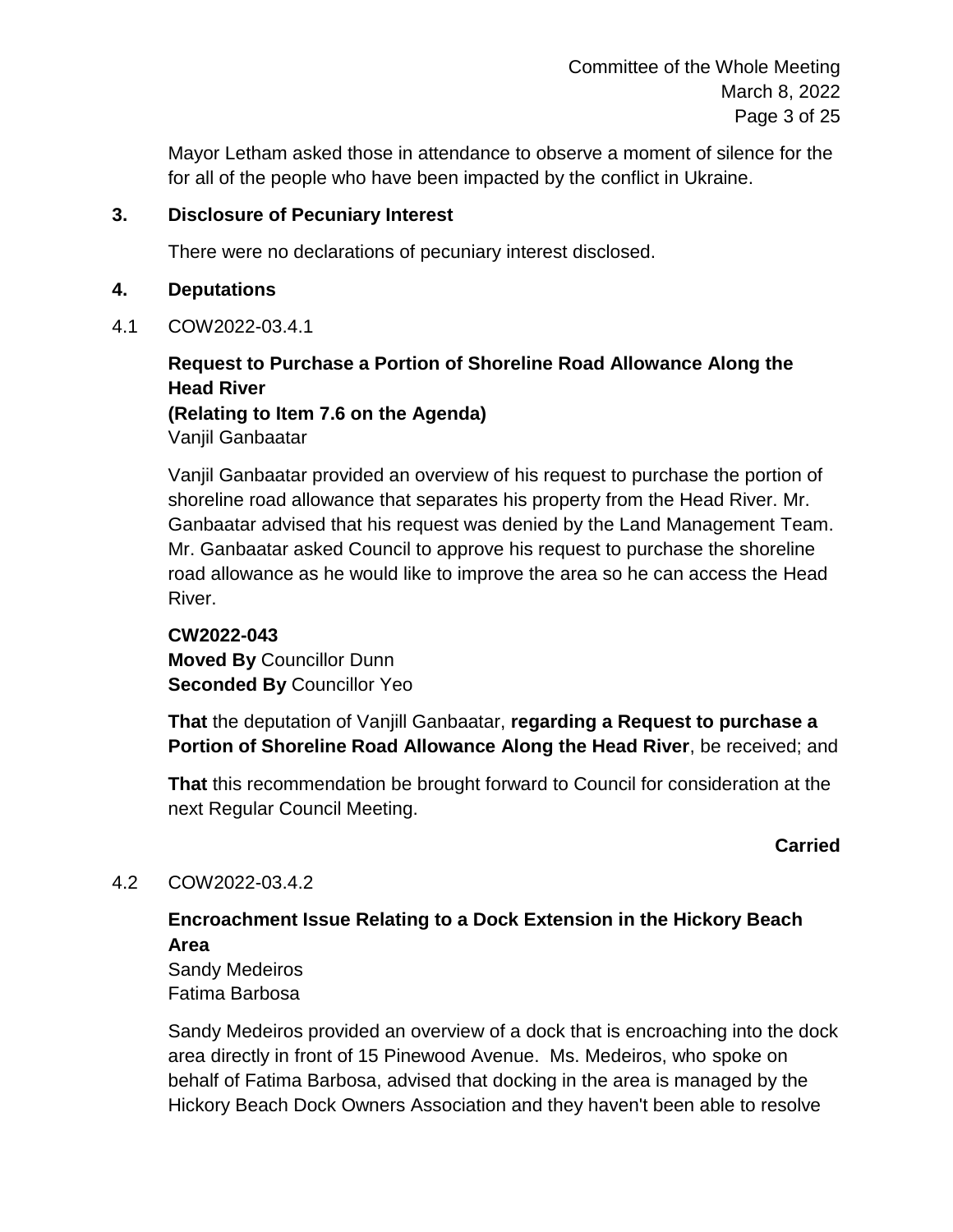Committee of the Whole Meeting March 8, 2022 Page 4 of 25

the encroachment issue through the Association. Ms. Medeiros asked for the City's assistance to resolve the dock encroachment issue and requested that the Agreement the City has with the Hickory Beach Dock Owners Association not be renewed.

**CW2022-044 Moved By** Councillor Elmslie **Seconded By** Councillor O'Reilly

**That** the deputation of Sandy Medeiros, **regarding an Encroachment Issue Relating to a Dock Extension in the Hickory Beach Area**, be received; and

**That** this recommendation be brought forward to Council for consideration at the next Regular Council Meeting.

**Carried**

#### **5. Correspondence**

#### **6. Presentations**

6.1 COW2022-03.6.1

**Downtown Revitalization Program 2017-2021 Summary Presentation** Carlie Arbour, Economic Development Officer - Community Andy Letham, Council Representative

Carlie Arbour, Economic Development Officer - Community, and Lynne Manning, Chair of the Downtown Revitalization Advisory Committee, provided an overview of the Committee's achievements during 2017 and 2021.

#### **CW2022-045**

**Moved By** Councillor Elmslie **Seconded By** Councillor Seymour-Fagan

**That** the presentation by Carlie Arbour, Economic Development Officer - Community, and Lynne Manning, Chair of the Downtown Revitalization Advisory Committee, **regarding the Downtown Revitalization Program 2017-2021 Summary**, be received; and

**That** this recommendation be brought forward to Council for consideration at the next Regular Council Meeting.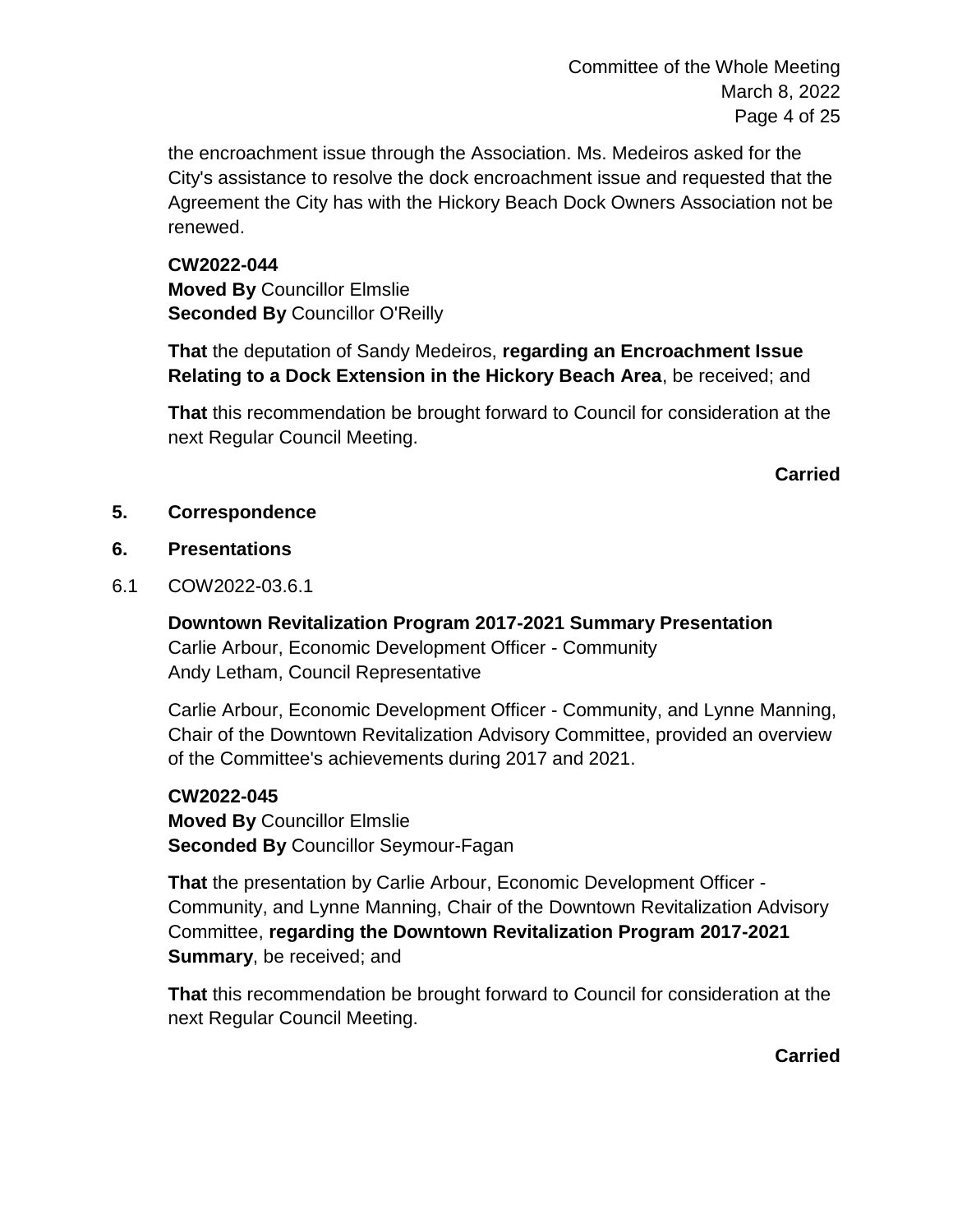Committee of the Whole Meeting March 8, 2022 Page 5 of 25

#### 6.1.1 Report ED2022-009

**Downtown Revitalization Program 2017-2021 Summary** Carlie Arbour, Economic Development Officer - Community Mayor Letham, Council Representative

**CW2022-046 Moved By** Deputy Mayor Richardson **Seconded By** Councillor O'Reilly

**That** Report ED2022-009, **Downtown Revitalization Program 2017-2021,** be received;

**That** Staff bring updates and recommendations to Council by the end of Q3, 2022, regarding the three outstanding priorities of the Downtown Revitalization Committee of Council as outlined in Report ED2022-009 and Downtown Revitalization Action Plans being; (1) the reconstruction and beautification of Omemee and Coboconk; (2) public washrooms in downtowns; and (3) consistent signage in downtowns across the municipality that retains the individualized characteristic of each downtown;

**That** Council adopt the Downtown Revitalization Framework as attached in Appendix F;

**That** staff work with the Downtown Revitalization community stakeholders to formally thank the communities and volunteers for their contribution to the Downtown Revitalization program; and

**That** this recommendation be brought forward to Council for consideration at the next Regular Council Meeting.

### **Carried**

**CW2022-047 Moved By** Councillor Dunn **Seconded By** Councillor O'Reilly

**That** Economic Development report back by the end of Q2, 2022 with a recommended strategy to address service club signage along roadways entering various communities; and

**That** this recommendation be brought forward to Council for consideration at the next Regular Council Meeting.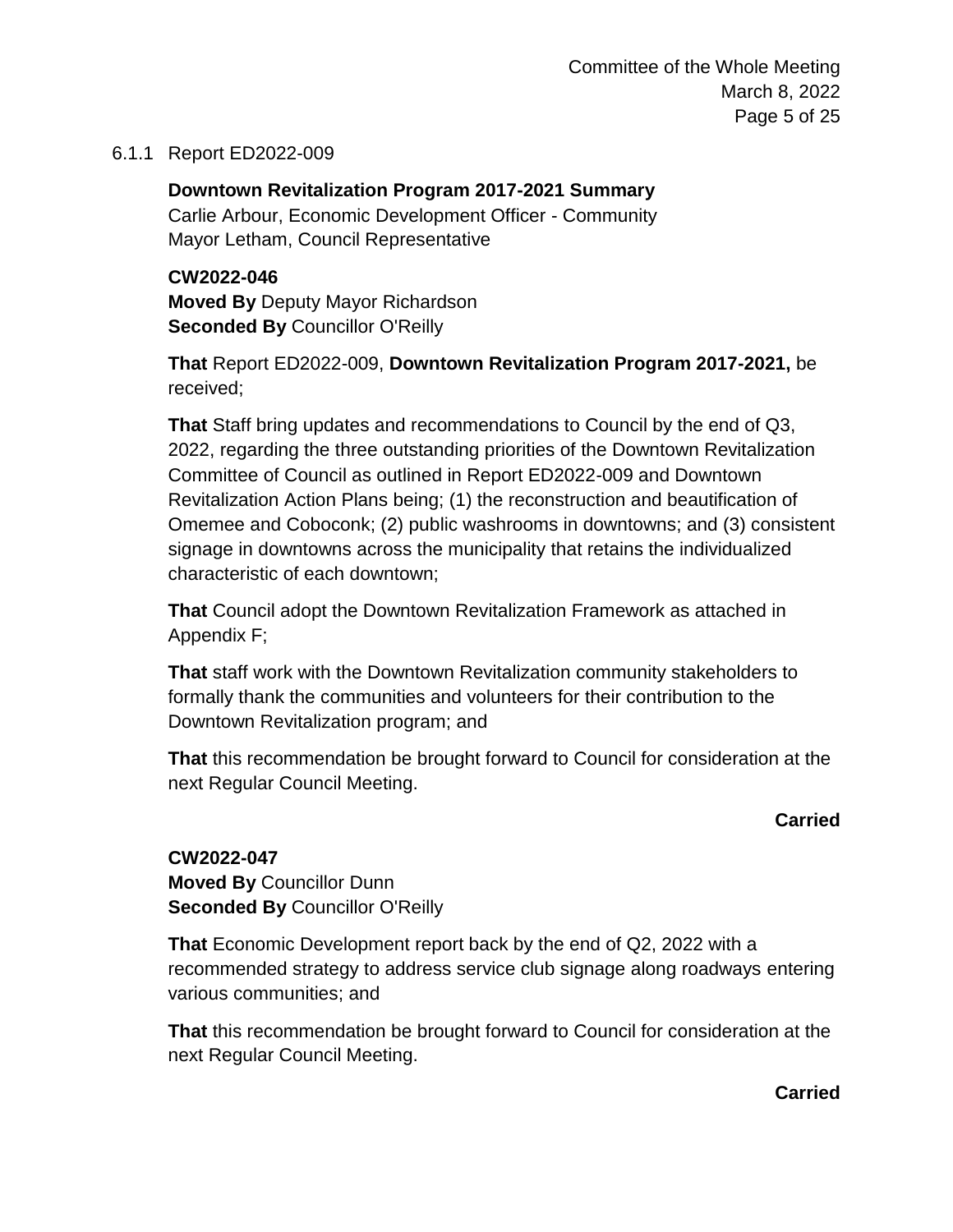Committee of the Whole Meeting March 8, 2022 Page 6 of 25

#### **7. Reports**

#### 7.1 RS2022-022

**Land Management Team Policy** Sharri Dyer, Manager - Realty Services

**CW2022-048 Moved By** Councillor Elmslie **Seconded By** Councillor Seymour-Fagan

**That** Report RS2022-022, **Land Management Team Policy**, be received; and

**That** this recommendation be brought forward to Council for consideration at the next Regular Council Meeting.

**Carried**

#### 7.2 PLAN2022-019

**Street, Municipal Facility and Park Naming Policy Amendment** Richard Holy, Director of Development Services

#### **CW2022-049**

**Moved By** Deputy Mayor Richardson **Seconded By** Councillor O'Reilly

**That** Report PLAN2022-019, **Street, Municipal Facility and Park Naming Policy Amendment**, be received;

**That** the Policy entitled Highway/Facility and Park Naming Policy be renamed Street, Municipal Facility, and Park Naming Policy;

**That** the Street, Municipal Facility and Park Naming Policy, as amended, attached as Appendix B, to Report PLAN2022-019, be adopted and numbered for inclusion in the City's Policy Manual, repealing and replacing all predecessor versions including 108 CCS 012; and

**That** this recommendation be brought forward to Council for consideration at the next Regular Council Meeting.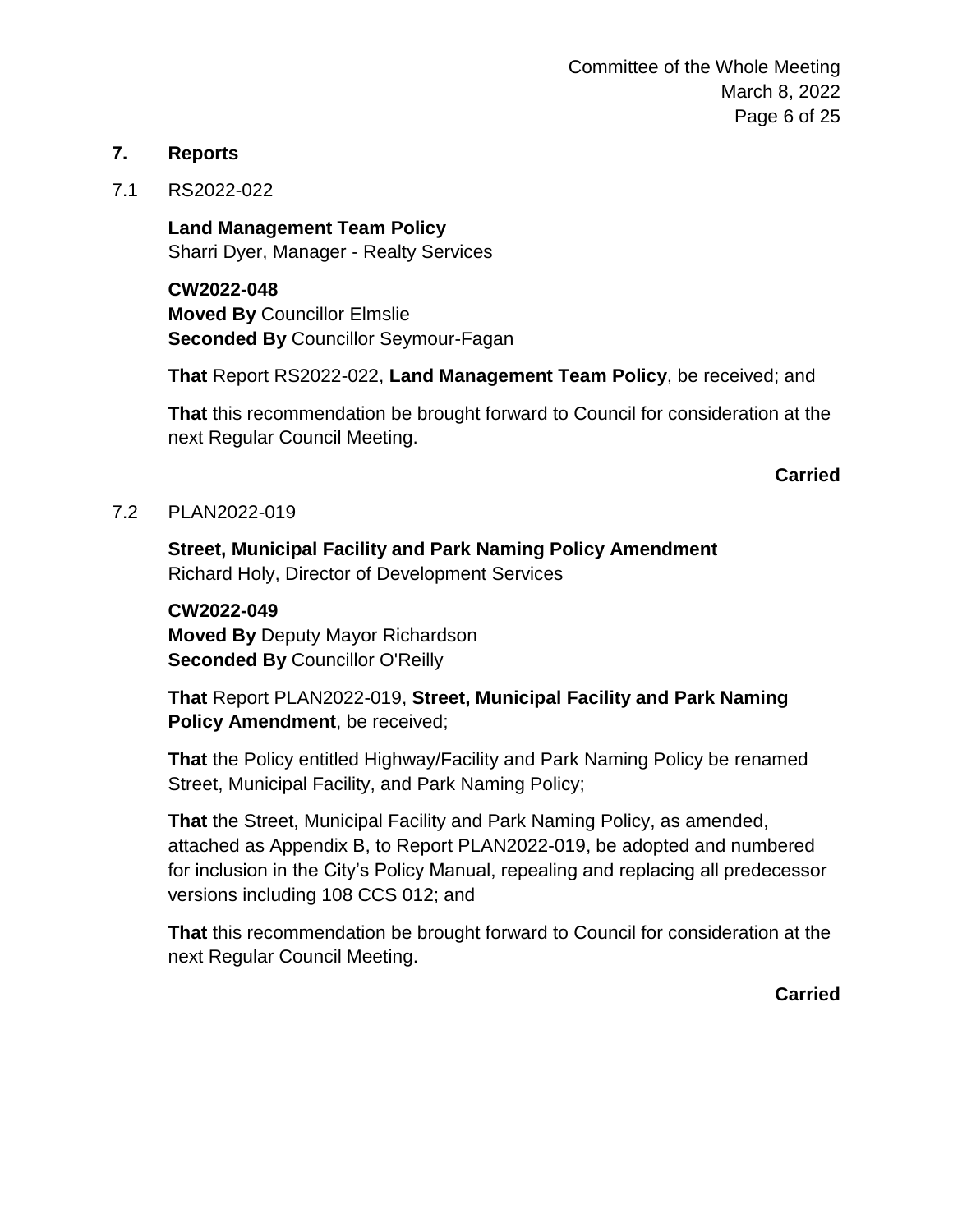Committee of the Whole Meeting March 8, 2022 Page 7 of 25

7.3 CLK2022-004

**2021-22 Municipal Accessibility Master Plan Progress Report** Barbara Condie, Accessibility Officer

**CW2022-050 Moved By** Councillor Elmslie **Seconded By** Councillor Dunn

**That** Report CLK2022-004**, 2021-22 Municipal Accessibility Master Plan Progress Report**; be received; and

**That** this recommendation be brought forward to Council for consideration at the next Regular Council Meeting on March 22, 2022.

**Carried**

#### 7.4 RS2022-018

**Proposed Surplus Declaration, Closure and Sale of a Portion of Shoreline Road Allowance Adjacent to 53 Black River Road, Dalton** Christine Oliver, Law Clerk - Realty Services

**CW2022-051 Moved By** Councillor Yeo **Seconded By** Deputy Mayor Richardson

**That** Report RS2022-018, **Proposed Surplus Declaration, Closure and Sale of a Portion of Shoreline Road Allowance Adjacent to 53 Black River Road, Dalton**, be received;

**That** the subject property, being a portion of shoreline road allowance adjacent to 53 Black River Road, Dalton, and legally described as Part of Lot 30, Concession 13, Dalton, Part of Lot 12 on RD 36, City of Kawartha Lakes, be declared surplus to municipal needs;

**That** the closure of the portion of shoreline road allowance to the adjoining landowner be supported, in principle, in accordance with the provisions of By-Law 2018-20, as amended, and the Municipal Act, 2001, and subject to the parties entering into a conditional Agreement of Purchase and Sale;

**That** Council set the value of land at the higher of the appraised value or the minimum set price of \$20.00 per linear foot of shoreline road allowance adjacent to a river;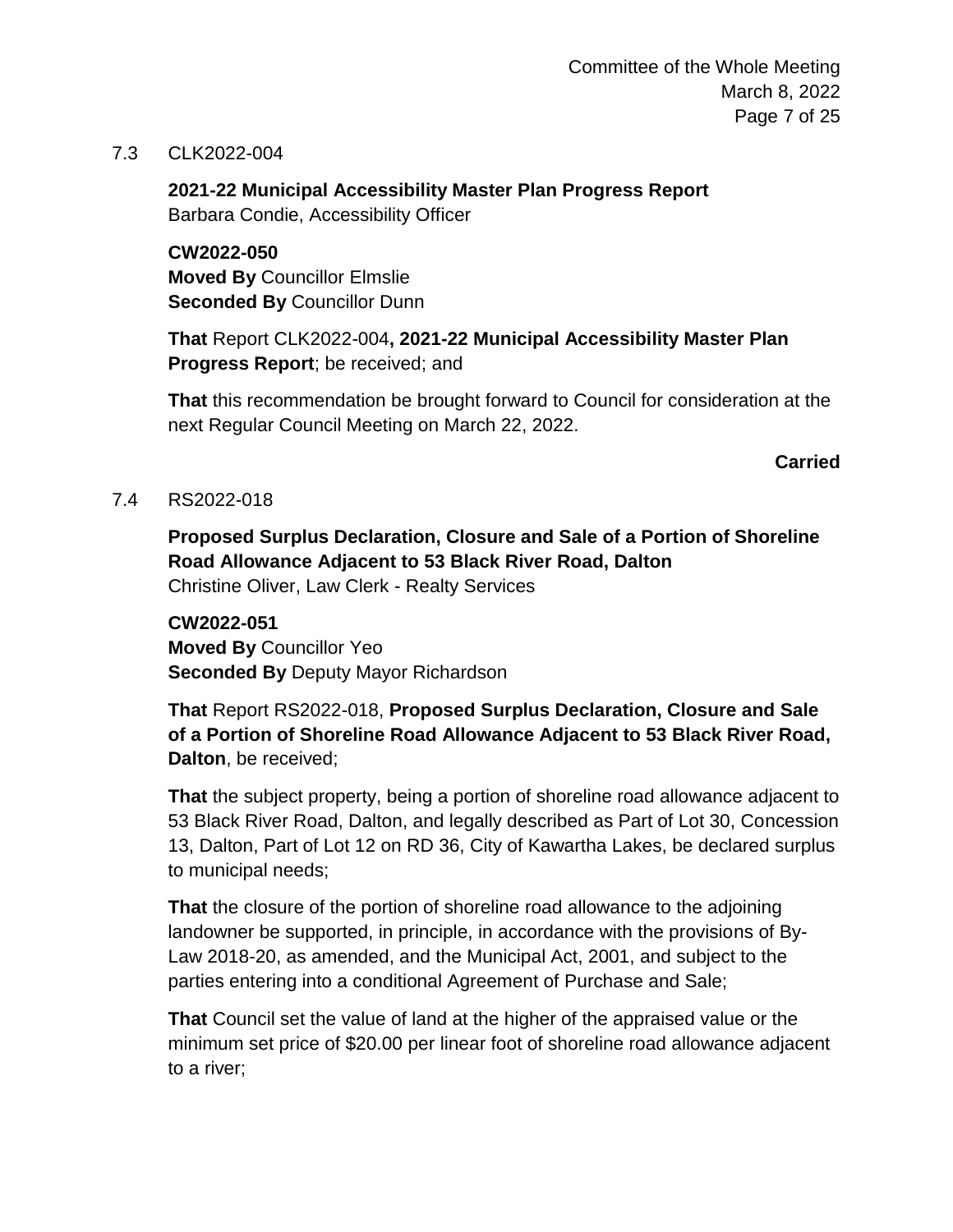**That** Staff be directed to commence the process to stop up and close the said portion of shoreline road allowance;

**That** a by-law (with any amendments deemed necessary) to close the road and authorize its disposition shall be passed if appropriate;

**That** a deeming by-law be passed contemporaneously with the disposition bylaw if appropriate;

**That** the Mayor and Clerk be authorized to sign all documents to facilitate the road closing and conveyance of the lands; and

**That** this recommendation be brought forward to Council for consideration at the next Regular Council Meeting.

**Carried**

#### 7.5 RS2022-019

**Proposed Surplus Declaration, Closure and Sale of a Portion of Road Allowance Adjacent to 396 County Road 36, Lindsay** Christine Oliver, Law Clerk - Realty Services

**CW2022-052 Moved By** Councillor Dunn **Seconded By** Councillor O'Reilly

**That** Report RS2022-019, **Proposed Surplus Declaration, Closure and Sale of a Portion of Road Allowance adjacent to County Road 36, Lindsay**, be received;

**That** the subject property, being a portion of the road allowance adjacent to 396 County Road 36, Lindsay and legally described as Part of Lot 22, Concession 7, Ops, being Parts 8 and 9 on 57R-5192, City of Kawartha Lakes, be declared surplus to municipal needs;

**That** the closure of the portion of road allowance to the adjoining landowner be supported, in principle, in accordance with the provisions of By-Law 2018-020, as amended, and the Municipal Act, 2001, and subject to the parties entering into a conditional Agreement of Purchase and Sale;

**That** Council set the value of the land at the higher of the appraised value or the minimum set price of \$15.00 per linear foot of road allowance;

**That** Staff be directed to commence the process to stop up and close the said portion of road allowance;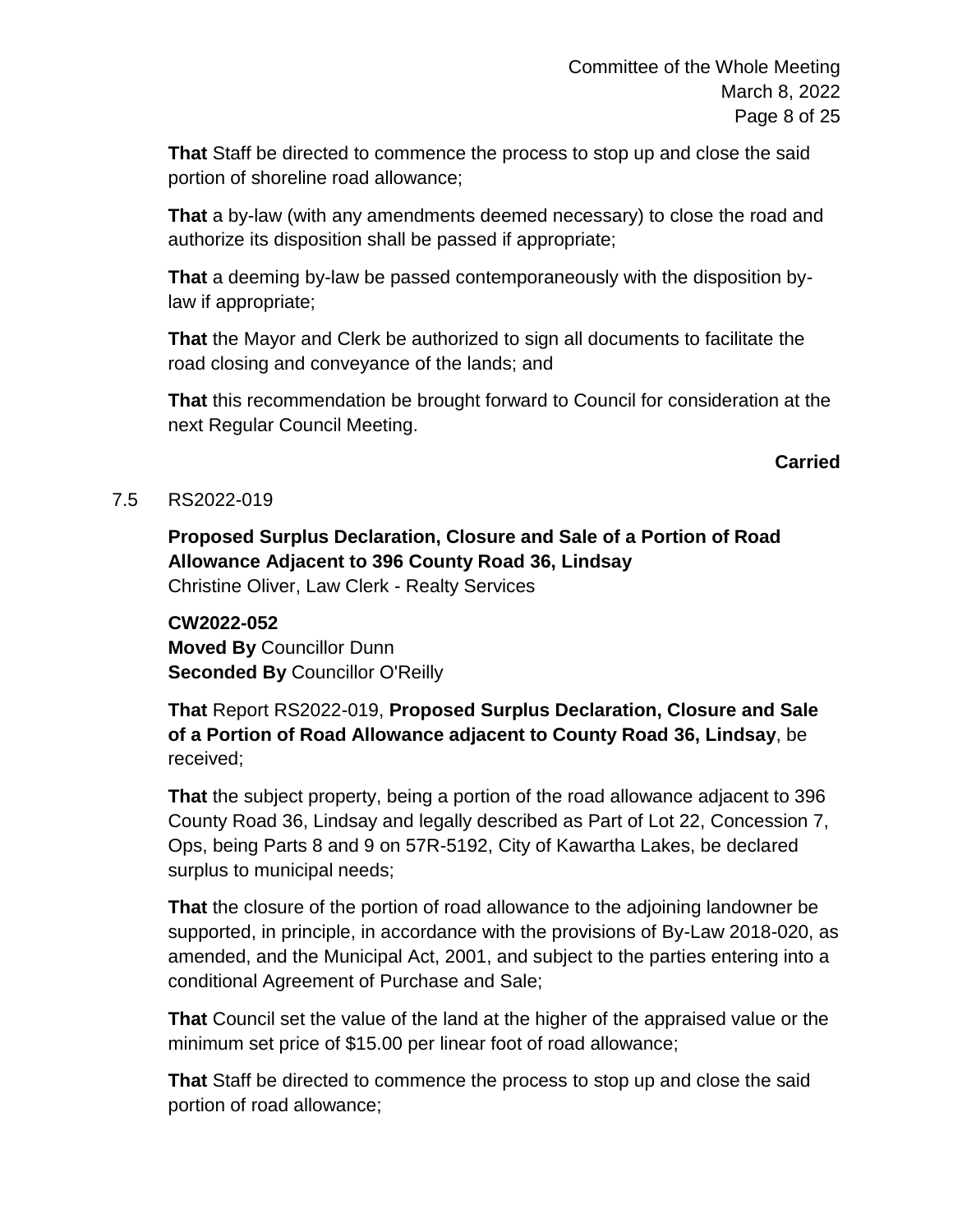**That** a by-law (with any amendments deemed necessary) to close the road and authorize its disposition shall be passed if appropriate;

**That** a deeming by-law be passed contemporaneously with the disposition bylaw if necessary;

**That** the Mayor and Clerk be authorized to sign all documents to facilitate the road closing and conveyance of the lands; and

**That** this recommendation be brought forward to Council for consideration at the next Regular Council Meeting.

**Carried**

### 7.6 RS2022-020

**Deputation to Request to Purchase a Portion of Shoreline Road Allowance Adjacent to Part of Lot 31, Concession 1, Carden** Christine Oliver, Law Clerk - Realty Services

**CW2022-053 Moved By** Councillor Yeo **Seconded By** Councillor Seymour-Fagan

**That** Report RS2022-020, **Deputation for a Request to Purchase a Portion of Shoreline Road Allowance adjacent to Part of Lot 31, Concession 1, Carden**, be received;

**That** Staff be directed to initiate the process to declare the portion of shoreline road allowance as surplus municipal needs, for closure and sale to the adjoining landowner; and

**That** this recommendation be brought forward to Council for consideration at the next Regular Council Meeting.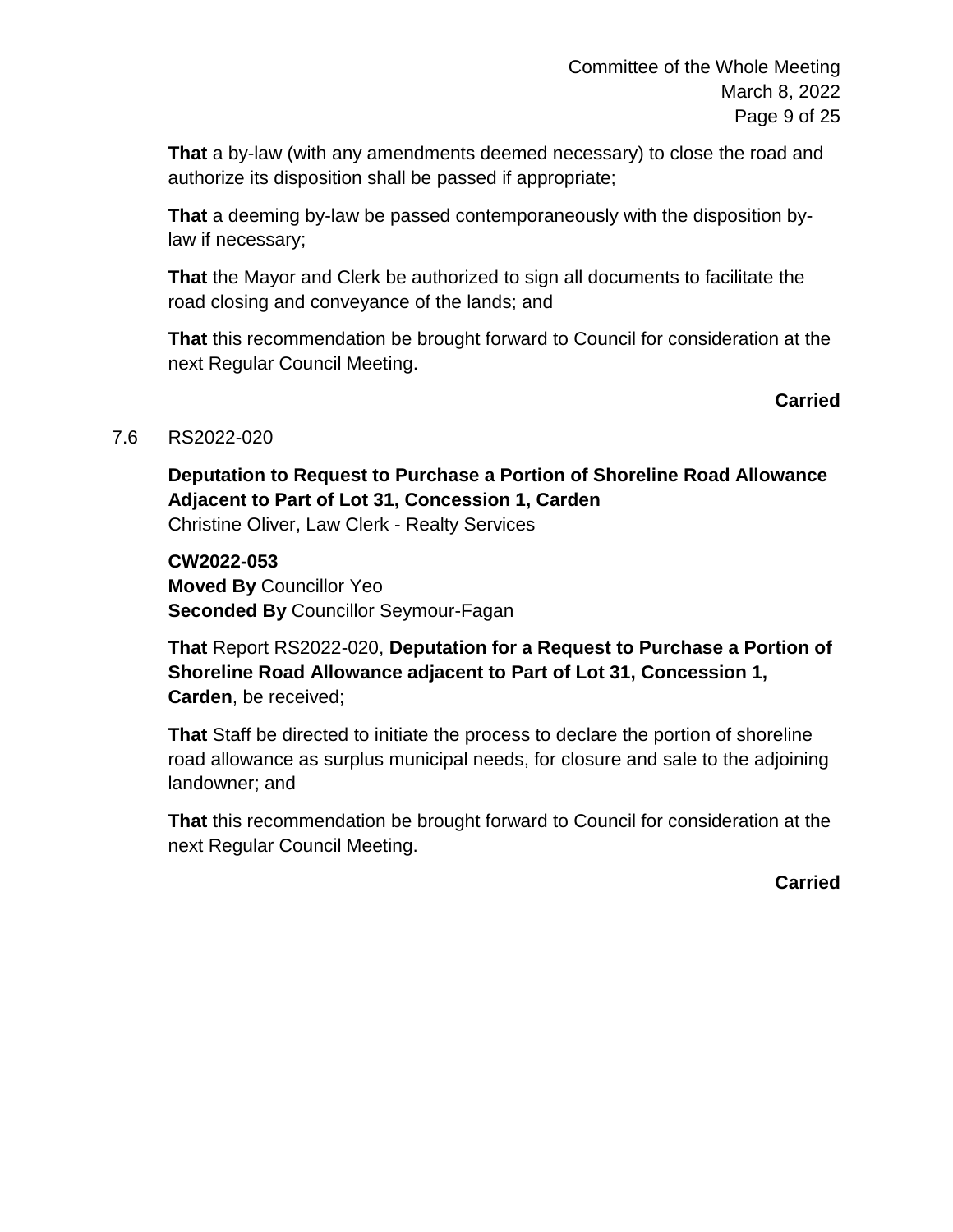#### 7.7 RS2022-023

**Proposed Surplus Declaration, Closure and Sale of a Portion of Road Allowance Adjacent to 113 Bolsover Road, Bolsover** Laura Carnochan, Law Clerk - Realty Services

**CW2022-054 Moved By** Councillor Yeo **Seconded By** Councillor Elmslie

**That** Report RS2022-023, **Proposed Surplus Declaration, Closure and Sale of a Portion of Road Allowance adjacent to 113 Bolsover Road, Bolsover**, be received;

**That** the subject property, being a portion of road allowance legally described as Part of the Road Allowance Between Concession 1 and Concession 2 Lying Between King Street and Portage Road (Highway 48); Except Part 1 on Plan 57R-9719, in the Geographic Township of Eldon, City of Kawartha Lakes, being Part of PIN: 63171-0440 (LT), be declared surplus to municipal needs;

**That** the closure of the portion of road allowance and sale to the adjoining landowner be supported, in principle, in accordance with the provisions of By-Law 2018-020, as amended, and the Municipal Act, 2001, and subject to the parties entering into a conditional Agreement of Purchase and Sale;

**That** Council set the value of the land at the higher of the appraised value or \$17.50 per linear foot of road allowance;

**That** Staff be directed to commence the process to stop up and close the said portion of road allowance;

**That** a by-law (with any amendments deemed necessary) to close the road and authorize its disposition shall be passed if appropriate;

**That** a deeming by-law be passed contemporaneously with the disposition bylaw, if required;

**That** the Mayor and Clerk be authorized to sign all documents to facilitate the road closing and conveyance of the lands; and

**That** these recommendations be brought forward to Council for consideration at the next Regular Council Meeting.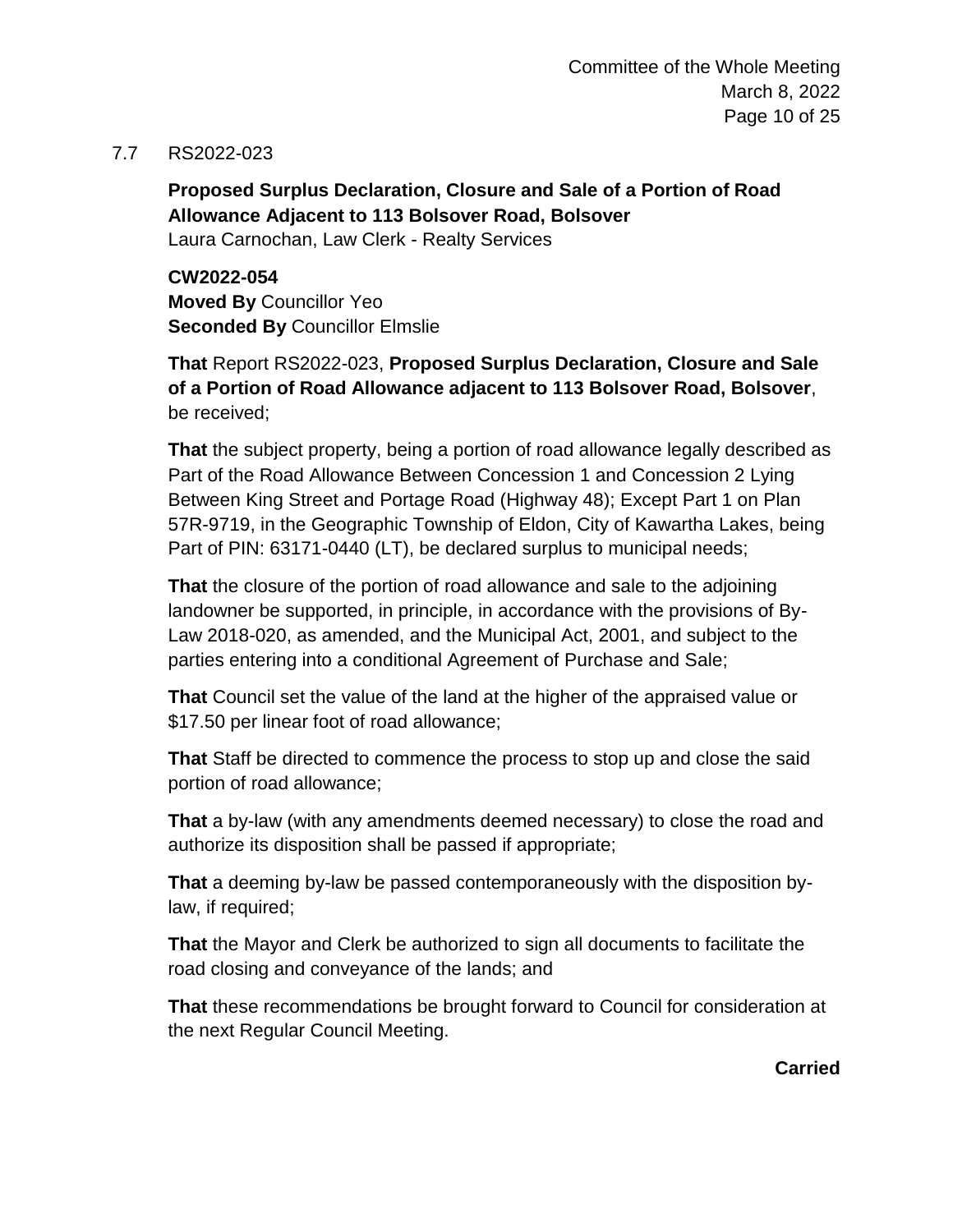Committee of the Whole Meeting March 8, 2022 Page 11 of 25

#### 7.8 RS2022-024

**Proposed Surplus Declaration, Closure and Sale of a Portion of Road Allowance Adjacent to 25 Queen Street, Bolsover**

Laura Carnochan, Law Clerk - Realty Services

**CW2022-055 Moved By** Councillor Yeo **Seconded By** Councillor Elmslie

**That** Report RS2022-024, **Proposed Surplus Declaration, Closure and Sale of a Portion of Road Allowance adjacent to 25 Queen Street, Bolsover**, be received;

**That** the subject property, being a portion of road allowance legally described as Part of the Road Allowance Between Concession 1 and Concession 2 Lying Between King Street and Portage Road (Highway 48); Except Part 1 on Plan 57R-9719, in the Geographic Township of Eldon, City of Kawartha Lakes, being Part of PIN: 63171-0440 (LT), be declared surplus to municipal needs;

**That** the closure of the portion of road allowance and sale to the adjoining landowner be supported, in principle, in accordance with the provisions of By-Law 2018-020, as amended, and the Municipal Act, 2001, and subject to the parties entering into a conditional Agreement of Purchase and Sale;

**That** Council set the value of the land at the higher of the appraised value or the minimum set price of \$20.00 per linear foot of road allowance adjacent to a river;

**That** Staff be directed to commence the process to stop up and close the said portion of road allowance;

**That** a by-law (with any amendments deemed necessary) to close the road and authorize its disposition shall be passed if appropriate;

**That** a deeming by-law be passed contemporaneously with the disposition bylaw, if required;

**That** the Mayor and Clerk be authorized to sign all documents to facilitate the road closing and conveyance of the lands; and

**That** these recommendations be brought forward to Council for consideration at the next Regular Council Meeting.

#### **Carried**

The meeting recessed at 2:23 p.m. and reconvened at 2:34 p.m.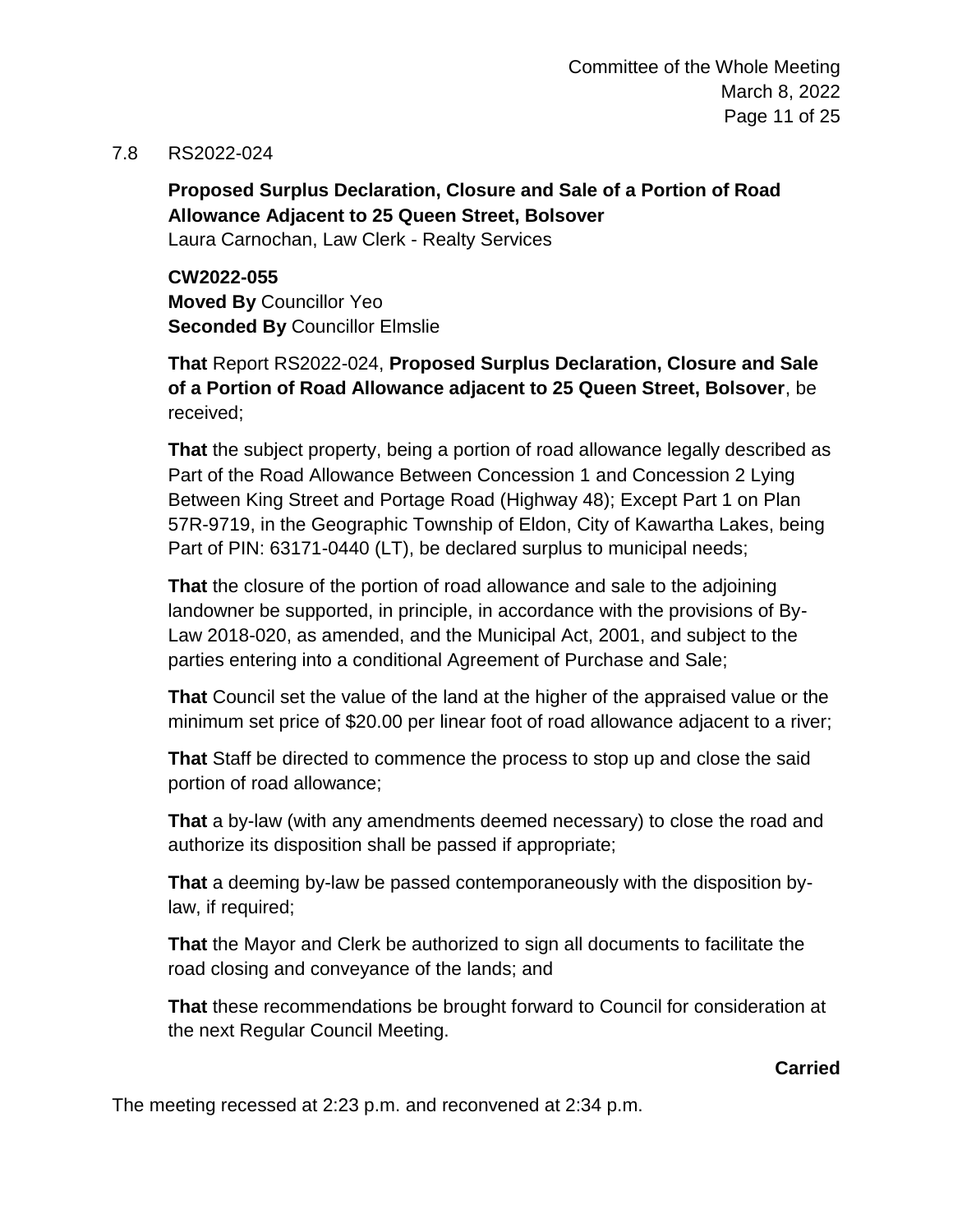Committee of the Whole Meeting March 8, 2022 Page 12 of 25

#### 7.9 CS2022-003

**Little Britain Pump Park** Craig Shanks, Director of Community Services

**CW2022-056 Moved By** Deputy Mayor Richardson **Seconded By** Councillor O'Reilly

**That** Report CS2022-03, **Little Britain Pump Park**, be received;

**That** funding in the amount of \$75,000.00 be included as a decision unit in the 2023 Capital Budget for the creation of a Pump Park in Little Britain; and

**That** this recommendation be brought forward to Council for consideration at the next Regular Council Meeting.

**Carried**

#### 7.10 CS2022-004

#### **Omemee Splash Pad Update**

Craig Shanks, Director of Community Services

#### **CW2022-057**

**Moved By** Councillor Ashmore **Seconded By** Councillor Dunn

**That** Report CS2022-04, **Omemee Splash Pad Update**, be received;

**That** funding in the amount of \$100,000.00 be included as a decision unit in the 2023 Capital Budget for the creation of a Splash Pad in Omemee; and

**That** this recommendation be brought forward to Council for consideration at the next Regular Council Meeting.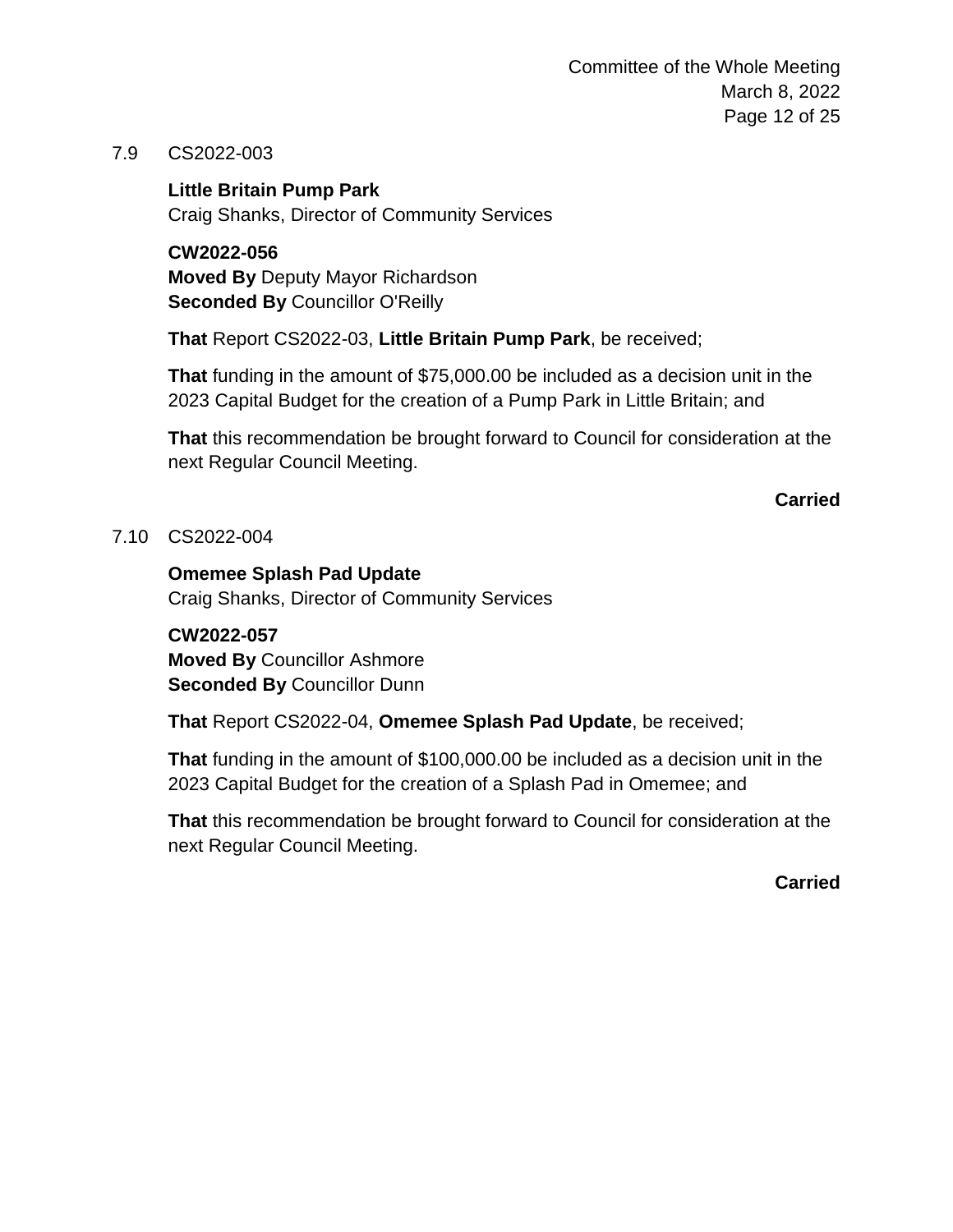Committee of the Whole Meeting March 8, 2022 Page 13 of 25

#### 7.11 CS2022-005

**Ops Community Centre Status** Craig Shanks, Director of Community Services

**CW2022-058 Moved By** Councillor O'Reilly **Seconded By** Councillor Elmslie

**That** Report CS2022-005, **Ops Community Centre Update**, be received;

**That** \$300,000.00 be included in the 2023 Capital Budget deliberation to demolish the Ops Community Centre; and

**That** this recommendation be brought forward to Council for consideration at the next Regular Council Meeting.

**Carried**

#### 7.12 CS2022-006

#### **Outdoor Rink Surfaces**

Craig Shanks, Director of Community Services

#### **CW2022-059**

**Moved By** Councillor Dunn **Seconded By** Deputy Mayor Richardson

**That** Report CS2022-06, **Outdoor Rink Surfaces**, be received; and

**That** this recommendation be brought forward to Council for consideration at the next Regular Council Meeting.

#### **Carried**

#### 7.13 ED2022-010

**Proposed Heritage Designation of 1590 Elm Tree Road, Geographic Township of Ops** Emily Turner, Economic Development Officer - Heritage Planning

**CW2022-060 Moved By** Councillor Ashmore **Seconded By** Councillor Dunn

**That** Report ED2022-010, **Proposed Heritage Designation of 1590 Elm Tree Road, Geographic Township of Ops**, be received;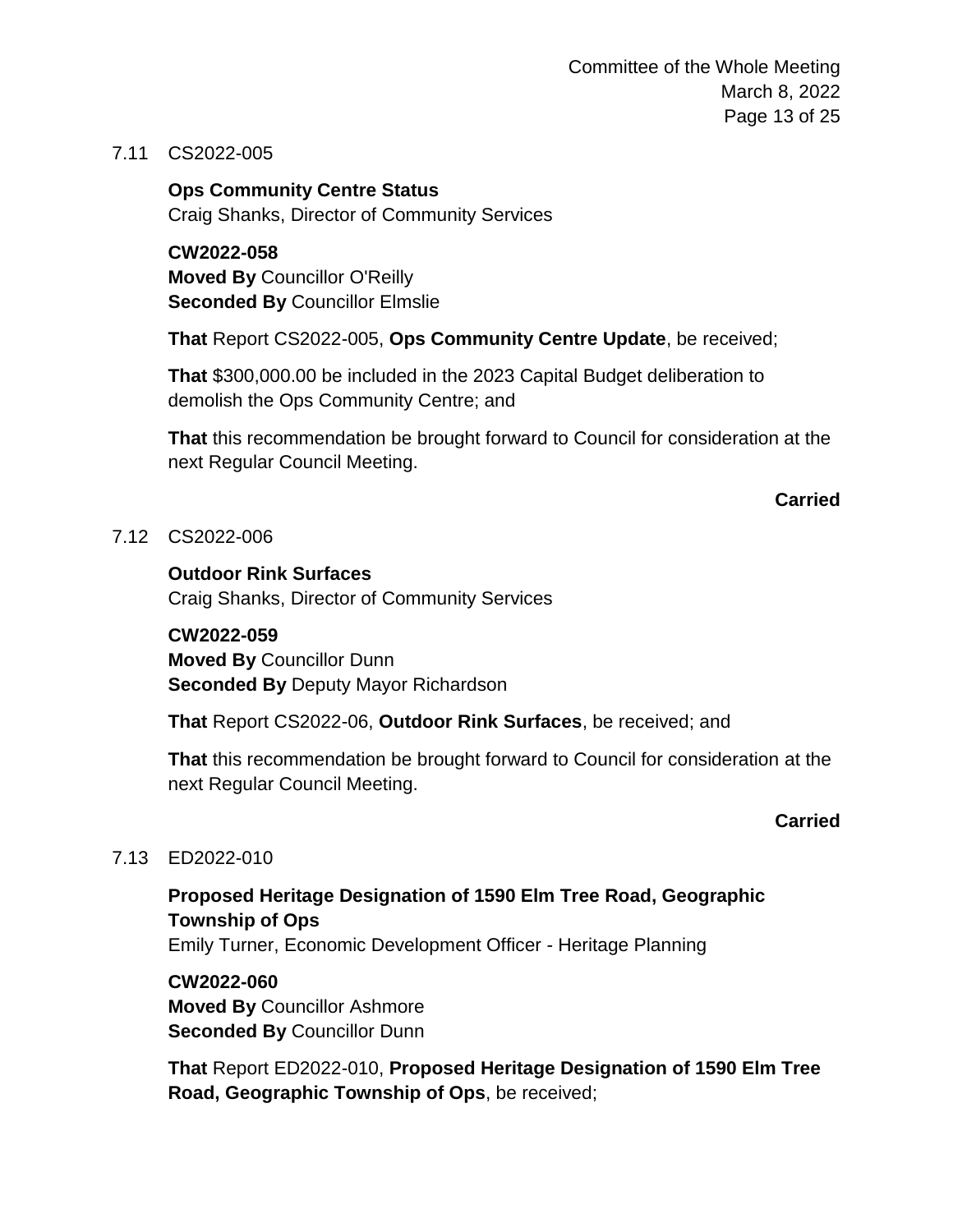**That** the Municipal Heritage Committee's recommendation to designate 1590 Elm Tree Road under Part IV of the Ontario Heritage Act as being of cultural heritage value or interest be endorsed;

**That** Staff be authorized to proceed with the process to designate the subject property under Part IV of the Ontario Heritage Act, including the preparation and circulation of a Notice of Intention to Designate, and preparation of the designating by-law;

**That** a designating by-law be brought forward to Council at the next Regular Council Meeting following the end of the notice period; and

**That** this recommendation be brought forward to Council for consideration at the next Regular Council Meeting.

# **Carried**

### 7.14 ED2022-011

#### **Review and Replacement of Heritage Designation By-Law - 50 Victoria Avenue North, Lindsay**

Emily Turner, Economic Development Officer - Heritage Planning

# **CW2022-061**

**Moved By** Councillor Dunn **Seconded By** Councillor O'Reilly

**That** Report ED2022-011, **Repeal and Replacement of Heritage Designation By-law – 50 Victoria Avenue North, Lindsay**, be received;

**That** the Municipal Heritage Committee's recommendation to repeal and replace Town of Lindsay By-law 2000-068 to designate 50 Victoria Avenue North be endorsed;

**That** Staff be authorized to issue a Notice of Repeal and Notice of Intention to Designate 50 Victoria Avenue North, Lindsay;

**That** a designating by-law be brought forward for adoption at the next Regular Council meeting following the end of the notice period;

**That** a by-law to repeal By-law 2000-068 be brought forward for adoption at the next Regular Council meeting following the end of the notice period; and

**That** this recommendation be brought forward to Council for consideration at the next Regular Council Meeting.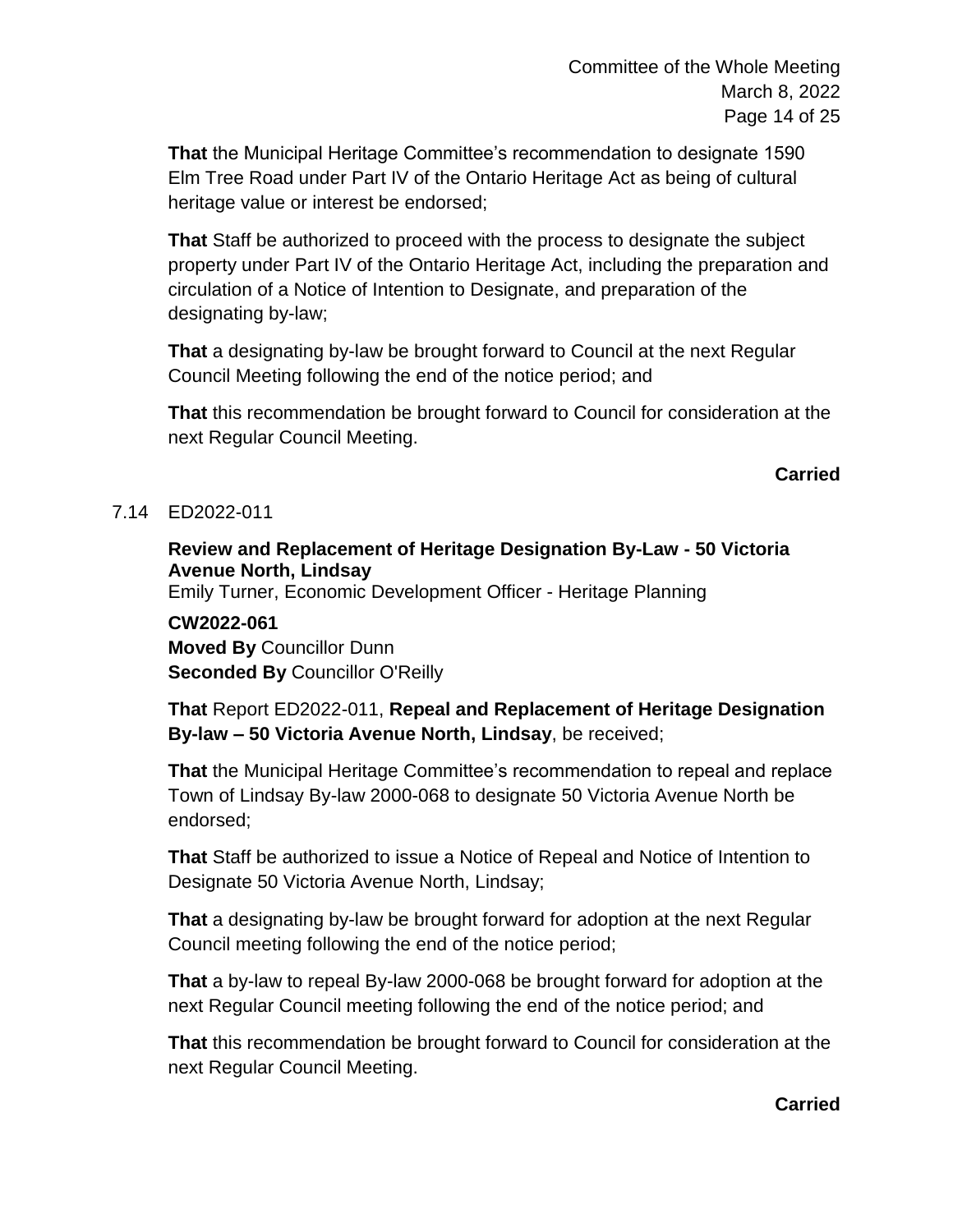Committee of the Whole Meeting March 8, 2022 Page 15 of 25

#### 7.15 ED2022-012

**2022 Summer Tourism Enhancement Program**

Rebecca Mustard, Manager of Economic Development

#### **CW2022-062**

**Moved By** Councillor Elmslie **Seconded By** Councillor Seymour-Fagan

**That** Report ED2022-012, **2022 Summer Tourism Experience Program**, be received;

**That** \$58,094.66 from the 2021 Pandemic Enhancements Funding, or up to this amount as recovered from the 2021 My Main Street Funding Program, be brought forward to 2022 for the 2022 Summer Tourism Experience Program as outlined in Appendix A; and

**That** this recommendation be brought forward to Council for consideration at the next Regular Council Meeting.

**Carried**

#### 7.16 ENG2022-005

#### **Pleasant Point Canal Update**

Juan Rojas, Director of Engineering and Corporate Assets Mike Farquhar, Manager of Technical Services

#### **CW2022-063**

**Moved By** Councillor Elmslie **Seconded By** Councillor Dunn

**That** Report ENG2022-005, **Pleasant Point Canal Update**, be received;

**That** the petition lead representing the Pleasant Point Canal homeowners be notified that they will need to contact the Ministry of Natural Resources regarding any work that is needed for the Pleasant Point Canal; and

**That** this recommendation be brought forward to Council for consideration at the next Regular Council Meeting.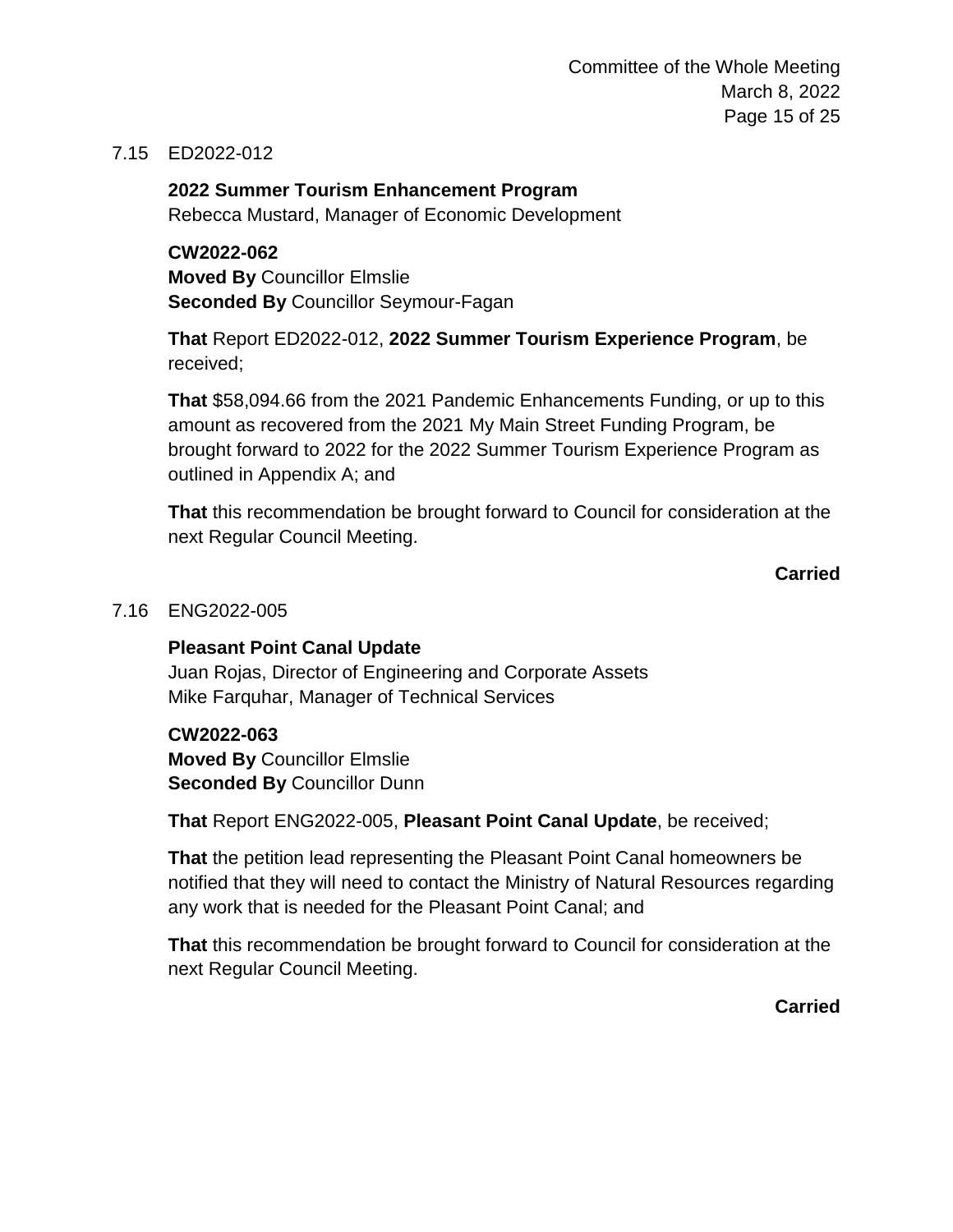Committee of the Whole Meeting March 8, 2022 Page 16 of 25

#### 7.17 ENG2022-011

**Request for Speed Posting - Elm Tree Road** Joseph Kelly, Senior Engineering Technician

#### **CW2022-064**

**Moved By** Councillor Elmslie **Seconded By** Councillor O'Reilly

**That** Report ENG2022-011, **Request for Speed Posting – Elm Tree Road,** be received;

**That** the speed limit of Elm Tree Road from the northern limits of the geographic hamlet of Cambray to Glenarm Road (KL Road 8) be posted at 60 km/hr;

**That** the necessary By-law for the above recommendations be forwarded to Council for adoption;

**That** the Mayor and Clerk be authorized to execute any documents and agreements required by the approval of this decision; and

**That** this recommendation be brought forward to Council for consideration at the next Regular Council meeting.

#### **Carried**

#### 7.18 ENG2022-012

# **Request for All-Way Stop - Glenelg Street West and Cambridge Street South, Lindsay**

Joseph Kelly, Senior Engineering Technician

**CW2022-065 Moved By** Councillor O'Reilly **Seconded By** Councillor Seymour-Fagan

**That** Report ENG2022-012, **Request for All-way Stop – Glenelg Street West and Cambridge Steet South, Lindsay,** be received.

**That** an all-way stop be installed at the intersection of Glenelg Street West and Cambridge Street South, Lindsay;

**That** the necessary By-law for the above recommendations be forwarded to Council for adoption;

**That** the Mayor and Clerk be authorized to execute any documents and agreements required by the approval of this decision; and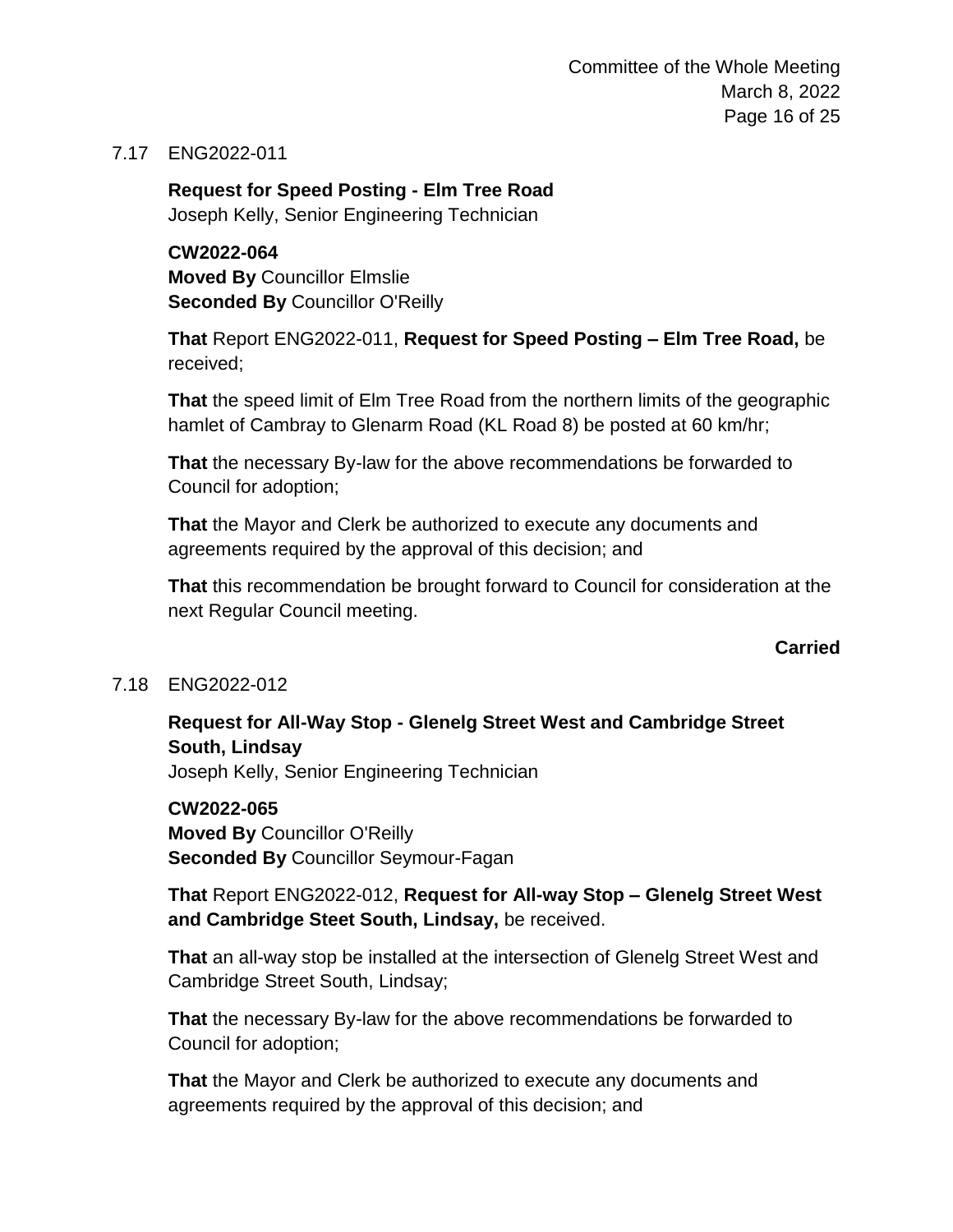Committee of the Whole Meeting March 8, 2022 Page 17 of 25

**That** this recommendation be brought forward to Council for consideration at the next Regular Council Meeting.

**Carried**

#### 7.19 ENG2022-013

**Request for Speed Posting - Tracey's Hill Road** Joseph Kelly, Senior Engineering Technician

**CW2022-066 Moved By** Councillor Elmslie **Seconded By** Councillor Ashmore

**That** Report ENG2022-013, **Request for Speed Posting – Tracey's Hill Road,** be received; and

**That** this recommendation be brought forward to Council for consideration at the next Regular Council Meeting.

**Carried**

#### 7.20 ENG2022-014

**Request for Speed Posting - Cedar Glen Road** Joseph Kelly, Senior Engineering Technician

#### **CW2022-067**

**Moved By** Councillor Ashmore **Seconded By** Deputy Mayor Richardson

**That** Report ENG2022-014, **Request for Speed Posting – Cedar Glen Road,** be received;

**That** the speed limit of Cedar Glen Road from KL Road 36 to a point 1 km southerly be posted at 60 km/hr;

**That** the necessary By-law for the above recommendations be forwarded to Council for adoption;

**That** the Mayor and Clerk be authorized to execute any documents and agreements required by the approval of this decision; and

**That** this recommendation be brought forward to Council for consideration at the next Regular Council meeting.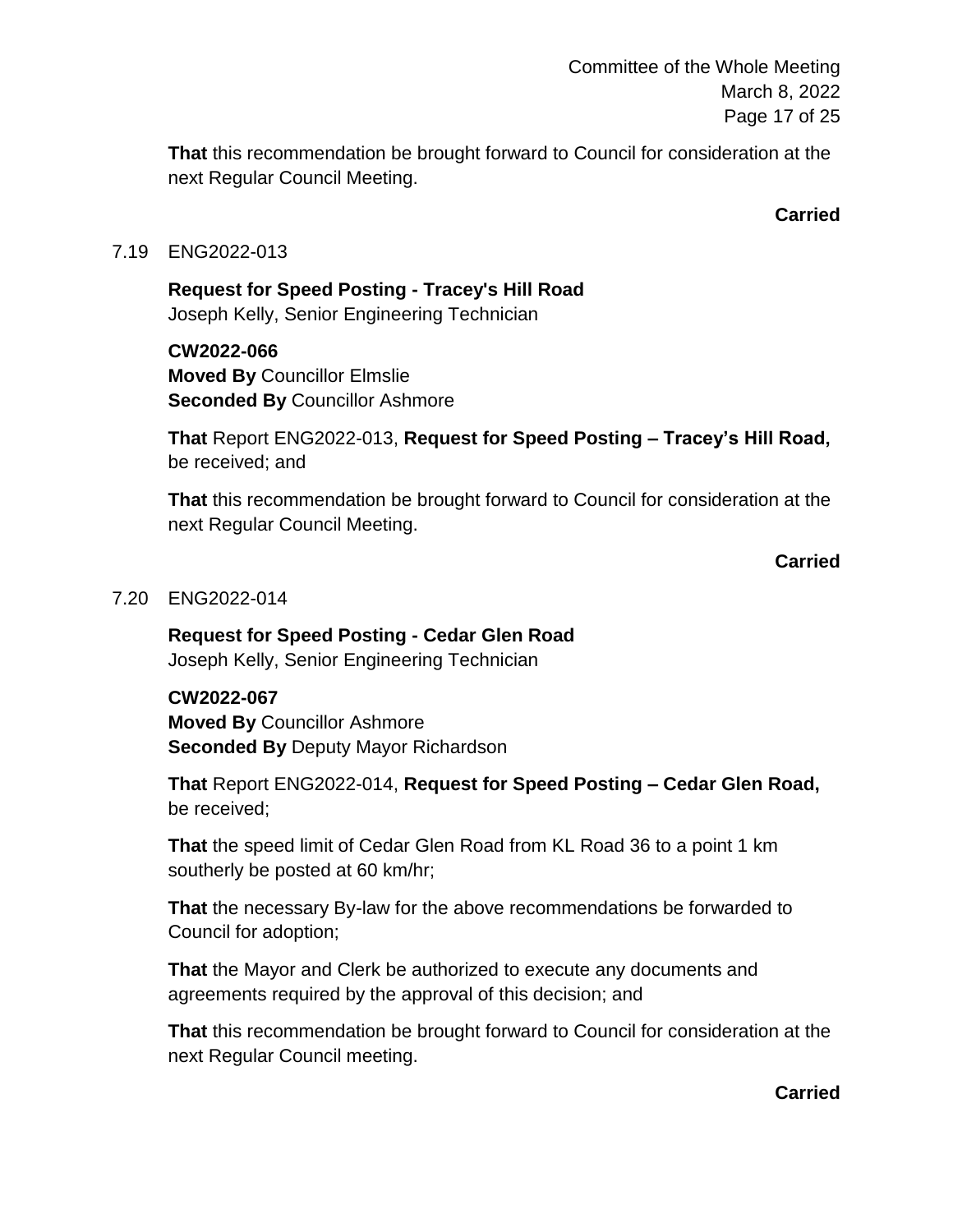Committee of the Whole Meeting March 8, 2022 Page 18 of 25

#### 7.21 WM2022-005

**Corporate Waste Reduction Vision**

David Kerr, Manager Environmental Services

**CW2022-068**

**Moved By** Councillor Seymour-Fagan **Seconded By** Deputy Mayor Richardson

**That** Report WM2022-005, **Corporate Waste Reduction Vision**, be received;

**That** Council approve the Corporate Waste Reduction Vision; and

**That** this recommendation be brought forward to Council for consideration at the next Regular Council Meeting**.**

**Carried**

#### 7.22 RD2022-001

**Update to the ATV Pilot Program Specific to Monitoring and Enforcement** Bryan Robinson, Director of Public Works

**CW2022-069 Moved By** Councillor O'Reilly **Seconded By** Councillor Dunn

**That** Report RD2022-001, **Update to the ATV Pilot Program Specific to Monitoring and Enforcement**, be received; and

**That** this recommendation be brought forward to Council for consideration at the next Regular Council Meeting.

**Carried**

#### 7.23 ED2022-013

### **Downtown Revitalization Advisory Committee 2021 Annual Report and Future Recommendations**

Carlie Arbour, Economic Development Officer - Community Mayor Letham, Council Representative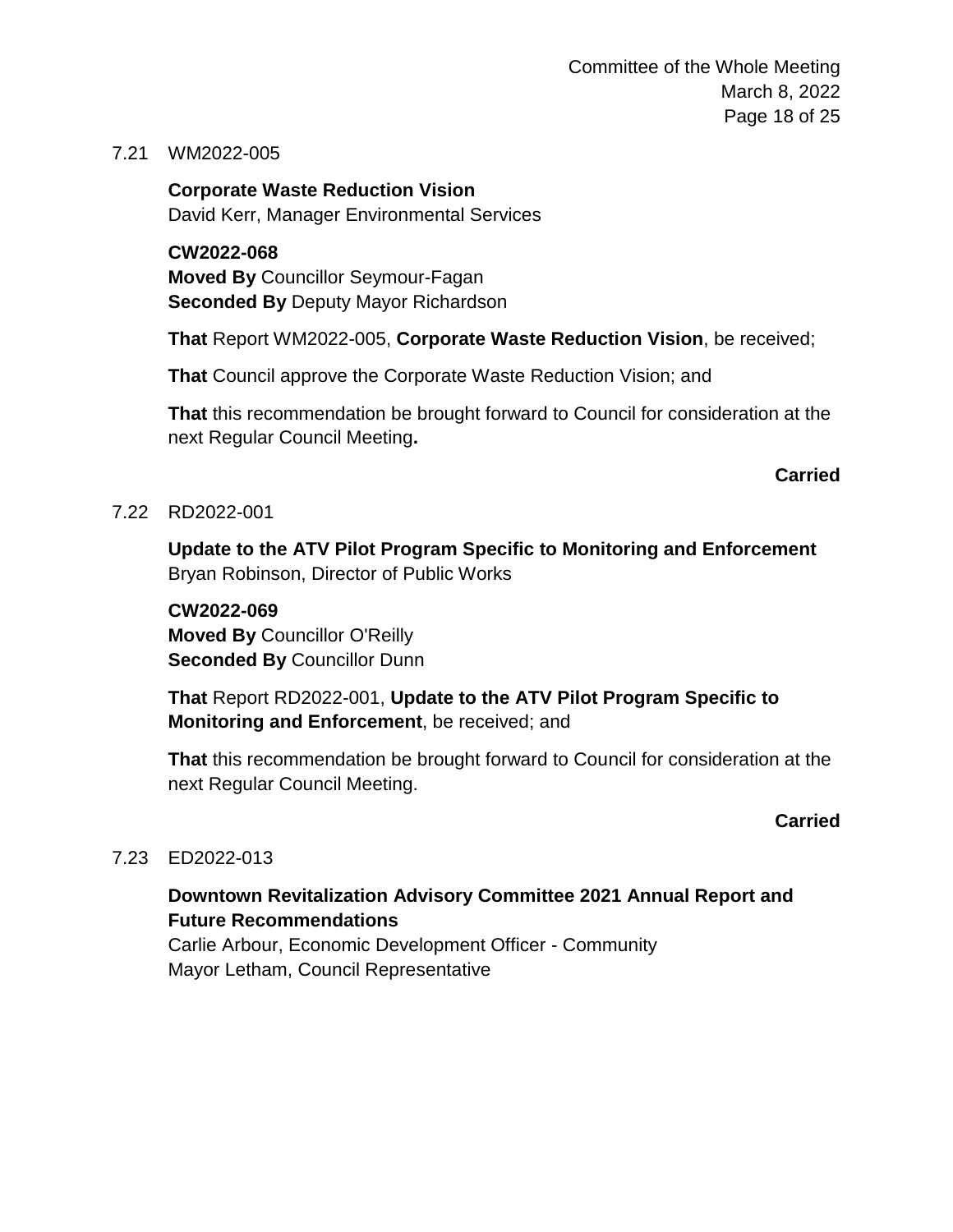**CW2022-070 Moved By** Councillor Elmslie **Seconded By** Deputy Mayor Richardson

**That** Report ED2022-013, **Downtown Revitalization Advisory Committee 2021 Annual Report and Future Recommendations**, be received;

**That** Council dissolve the Downtown Revitalization Advisory Committee;

**That** members of the Downtown Revitalization Advisory Committee, Lynne Manning, Anna Radey, Stephen Podolsky, Karen Quinn, Dinah Wilson, Julie Kellett, and Matthew Hutchinson, be thanked for their contribution;

**That** Staff be directed to work with Downtown stakeholders to establish a Downtown Community of Practice; and

**That** this recommendation be brought forward to Council for consideration at the next Regular Council Meeting.

**Carried**

#### 7.24 CLK2022-003

### **Kawartha Lakes Accessibility Advisory Committee Annual Report and 2022 Work Plan**

Barb Condie, Accessibility Officer Councillor Elmslie, Council Representative

**CW2022-071**

**Moved By** Councillor Elmslie **Seconded By** Deputy Mayor Richardson

**That** Report CLK2022-003, **Kawartha Lakes AAC 2021 Annual Activities Report and Proposed 2022 Work Plan**, be received; and

**That** this recommendation be brought forward to Council for consideration at the next Regular Council Meeting.

**Carried**

#### 7.25 PLAN2022-012

**Environmental Advisory Committee 2022 Work Plan** Richard Holy, Director of Development Services Councillor Richardson, Council Representative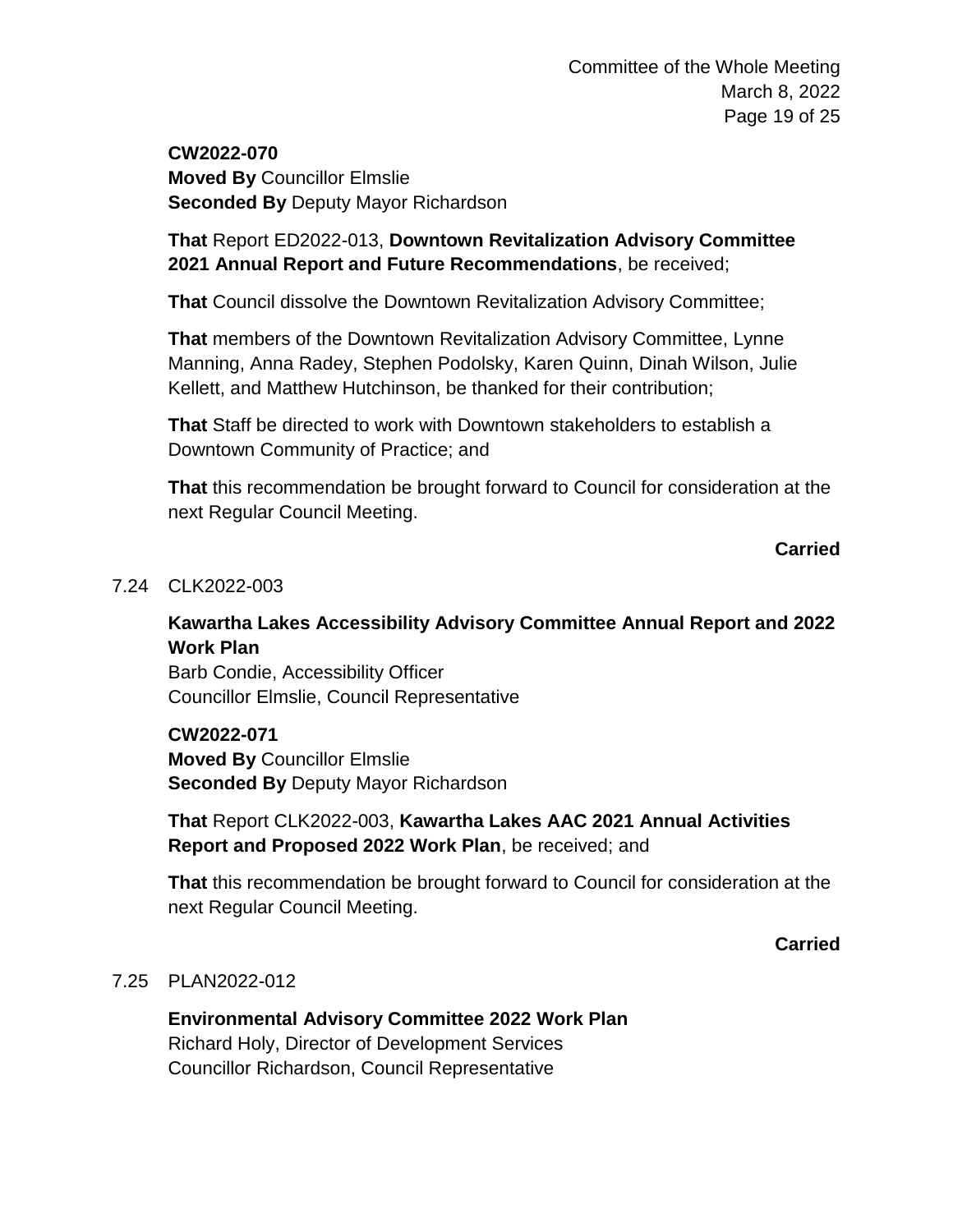Committee of the Whole Meeting March 8, 2022 Page 20 of 25

**CW2022-072 Moved By** Deputy Mayor Richardson **Seconded By** Councillor Elmslie

**That** Report PLAN2022-012, **Environmental Advisory Committee (CKLEAC) 2022 Work Plan**, be received; and

**That** this recommendation be brought forward to Council for consideration at the next Regular Council Meeting.

**Carried**

#### 7.26 ED2022-008

**Municipal Heritage Committee 2022 Work Plan** Emily Turner, Economic Development Officer - Heritage Planning Councillor Ashmore, Council Representative

#### **CW2022-073**

**Moved By** Councillor Ashmore **Seconded By** Councillor O'Reilly

**That** Report ED2022-008, **Municipal Heritage Committee 2022 Work Plan**, be received; and

**That** this recommendation be brought forward to Council for consideration at the next Regular Council Meeting.

**Carried**

#### 7.27 ED2022-018

**Agricultural Development Advisory Committee 2022 Work Plan** Kelly Maloney, Economic Development Officer - Agriculture Councillor Veale, Council Representative

**CW2022-074 Moved By** Councillor O'Reilly **Seconded By** Councillor Yeo

**That** Report ED2022-018, **Agricultural Development Advisory Committee 2022 Work Plan**, be received; and

**That** this recommendation be brought forward to Council for consideration at the next Regular Council Meeting.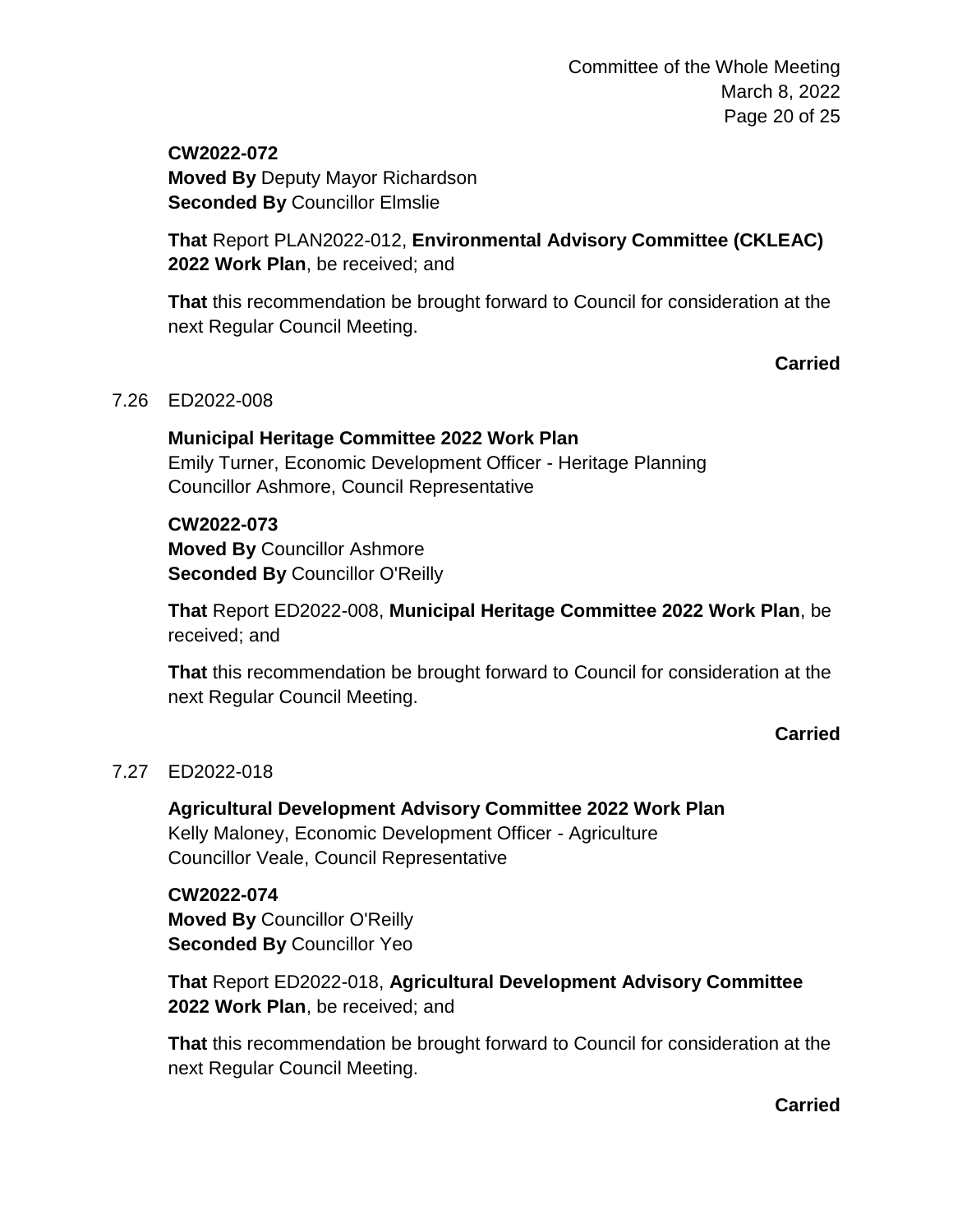Committee of the Whole Meeting March 8, 2022 Page 21 of 25

#### 7.28 CS2022-001

**Lindsay Legacy C.H.E.S.T. Fund Grant Committee 2022 Work Plan** LeAnn Donnelly, Executive Assistant, Community Services Councillor Dunn, Council Representative Councillor O'Reilly, Council Representative

**CW2022-075 Moved By** Councillor Dunn **Seconded By** Councillor O'Reilly

**That** Report CS2022-001, **Lindsay Legacy C.H.E.S.T. Fund Grant Committee 2022 Work Plan**, be received; and

**That** this recommendation be brought forward to Council for consideration at the next Regular Council Meeting.

**Carried**

#### 7.29 CS2022-002

**Fenelon Falls Museum Board Annual Report and 2022 Work Plan** LeAnn Donnelly, Executive Assistant, Community Services Councillor Elmslie, Council Representative

# **CW2022-076 Moved By** Councillor Elmslie **Seconded By** Councillor Seymour-Fagan

**That** Report CS2022-002, **Fenelon Falls Museum Board Annual Report and 2022 Work Plan**, be received; and

**That** this recommendation be brought forward to Council for consideration at the next Regular Council Meeting.

**Carried**

#### 7.30 PRC2022-001

#### **Kawartha Lakes Parks Advisory Committee Annual Update and 2022 Work Plan**

LeAnn Donnelly, Executive Assistant, Community Services Mayor Letham, Council Representative Councillor Seymour-Fagan, Council Representative Councillor Richardson, Council Representative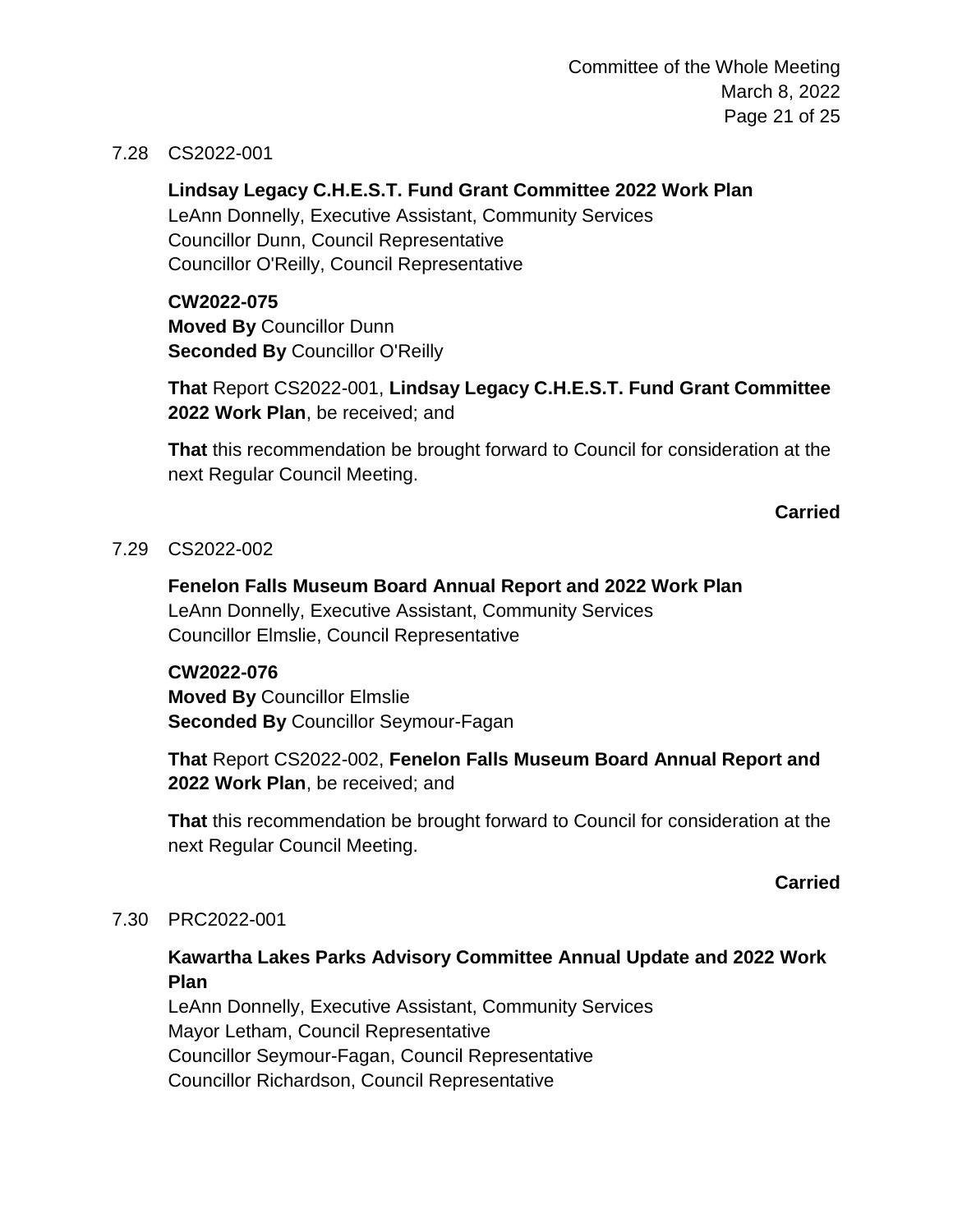**CW2022-077 Moved By** Deputy Mayor Richardson **Seconded By** Councillor Seymour-Fagan

**That** Report PRC2022-001, **Parks Advisory Committee Annual Report and 2022 Work Plan**, be received; and

**That** this recommendation be brought forward to Council for consideration at the next Regular Council Meeting.

**Carried**

Councillor Ashmore departed at 4:08.p.m.

7.31 CEM2022-001

**Kawartha Lakes Cemetery Board Annual Report and 2022 Work Plan** Patricia Wykes, Cemetery Administrator Councillor Yeo, Council Representative

**CW2022-078 Moved By** Councillor Yeo **Seconded By** Councillor Elmslie

**That** Report CEM2022-001, **Kawartha Lakes Cemetery Board Annual Report and 2022 Work Plan**, be received; and

**That** this recommendation be brought forward to Council for consideration at the next Regular Council Meeting.

**Carried**

### 7.32 ENG2022-010

# **Kawartha Lakes Airport Advisory Committee Annual Report and 2022 Work Plan**

Lisa Peimann, Executive Assistant, Engineering and Corporate Assets Councillor Dunn, Council Representative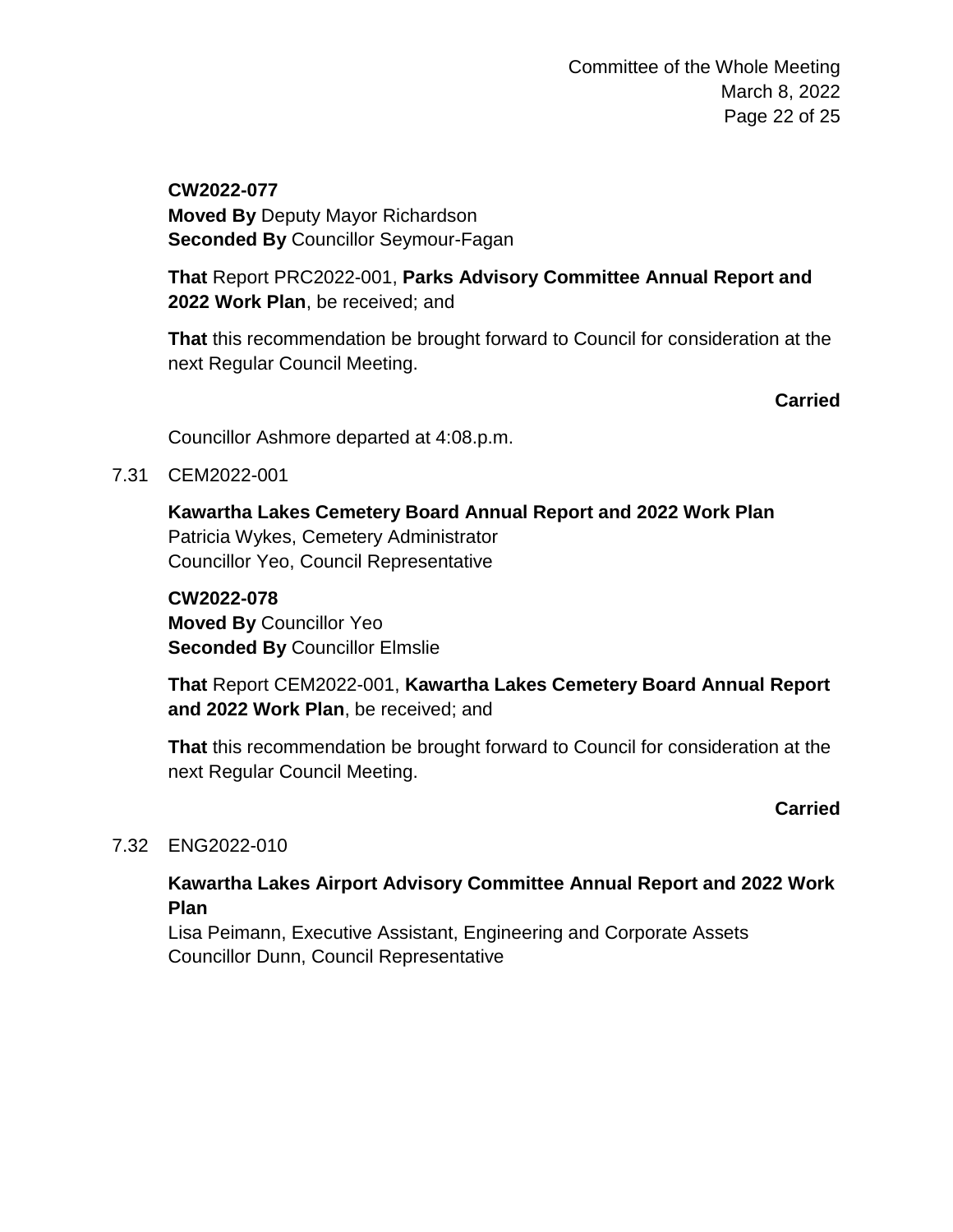# **CW2022-079 Moved By** Councillor Dunn **Seconded By** Councillor Elmslie

# **That** Report ENG2022-010, **Kawartha Lakes Airport Advisory Committee Annual Report and 2022 Work Plan**, be received; and

**That** this recommendation be brought forward to Council for consideration at the next Regular Council Meeting.

**Carried**

#### 7.33 WM2022-001

# **Waste Management Advisory Committee 2021 Work Summary and 2022 Work Plan**

Kerri Snoddy, Regulatory Compliance Officer Councillor Ashmore, Council Representative Councillor Veale, Council Representative Councillor Yeo, Council Representative

### **CW2022-080**

**Moved By** Councillor Yeo **Seconded By** Deputy Mayor Richardson

**That** Report WM2022-001, **Waste Management Advisory Committee 2021 Work Summary and 2022 Work Plan**, be received; and

**That** this recommendation be brought forward to Council for consideration at the next Regular Council Meeting.

**Carried**

### 7.34 WM2022-002

# **Lindsay Ops Landfill Public Review Committee 2021 Work Summary and 2022 Work Plan**

Kerri Snoddy, Regulatory Compliance Officer Councillor Dunn, Council Representative

**CW2022-081 Moved By** Councillor Dunn **Seconded By** Councillor O'Reilly

**That** Report WM2022-002, **Lindsay Ops Landfill Public Review Committee 2021 Work Summary and 2022 Work Plan**, be received; and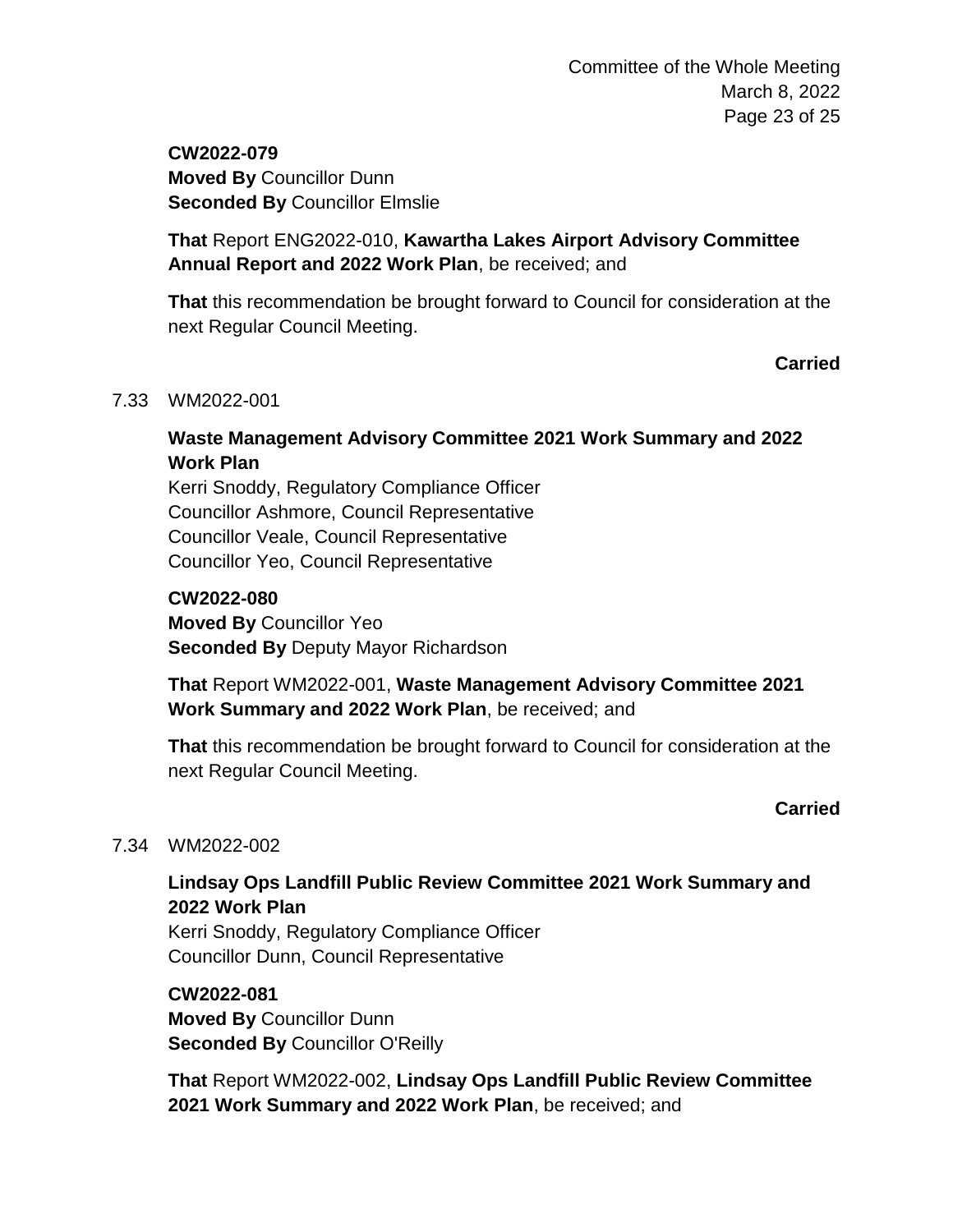Committee of the Whole Meeting March 8, 2022 Page 24 of 25

**That** this recommendation be brought forward to Council for consideration at the next Regular Council Meeting.

**Carried**

#### 7.35 WM2022-003

## **Fenelon Landfill Public Review Committee 2021 Work Summary and 2022 Work Plan**

Nikki Payne, Waste Technician II Councillor Elmslie, Council Representative

**CW2022-082 Moved By** Councillor Elmslie **Seconded By** Councillor O'Reilly

**That** Report 2022-003, **Fenelon Landfill Public Review Committee 2021 Work Summary and 2022 Work Plan,** be received; and

**That** this recommendation be brought forward to Council for consideration at the next Regular Council Meeting.

**Carried**

#### **8. Memorandums**

8.1 CW2022-03.8.1

**Memorandum Regarding Patio Permit Fees** Mayor Letham

**CR2022-083 Moved By** Councillor Dunn **Seconded By** Deputy Mayor Richardson

**That** the Memorandum from Mayor Letham, **regarding the waiving of patio fees for 2022**, be received;

**That** permit fees for patios in 2022 be waived;

**That** By-Law 2018-234, being the By-Law to establish and require payment of fees in the City of Kawartha Lakes, be amended to waive the permit fees for patios 2022 and be brought forward to Council for adoption; and

**That** this recommendation be brought forward to Council for consideration at the next Regular Council Meeting.